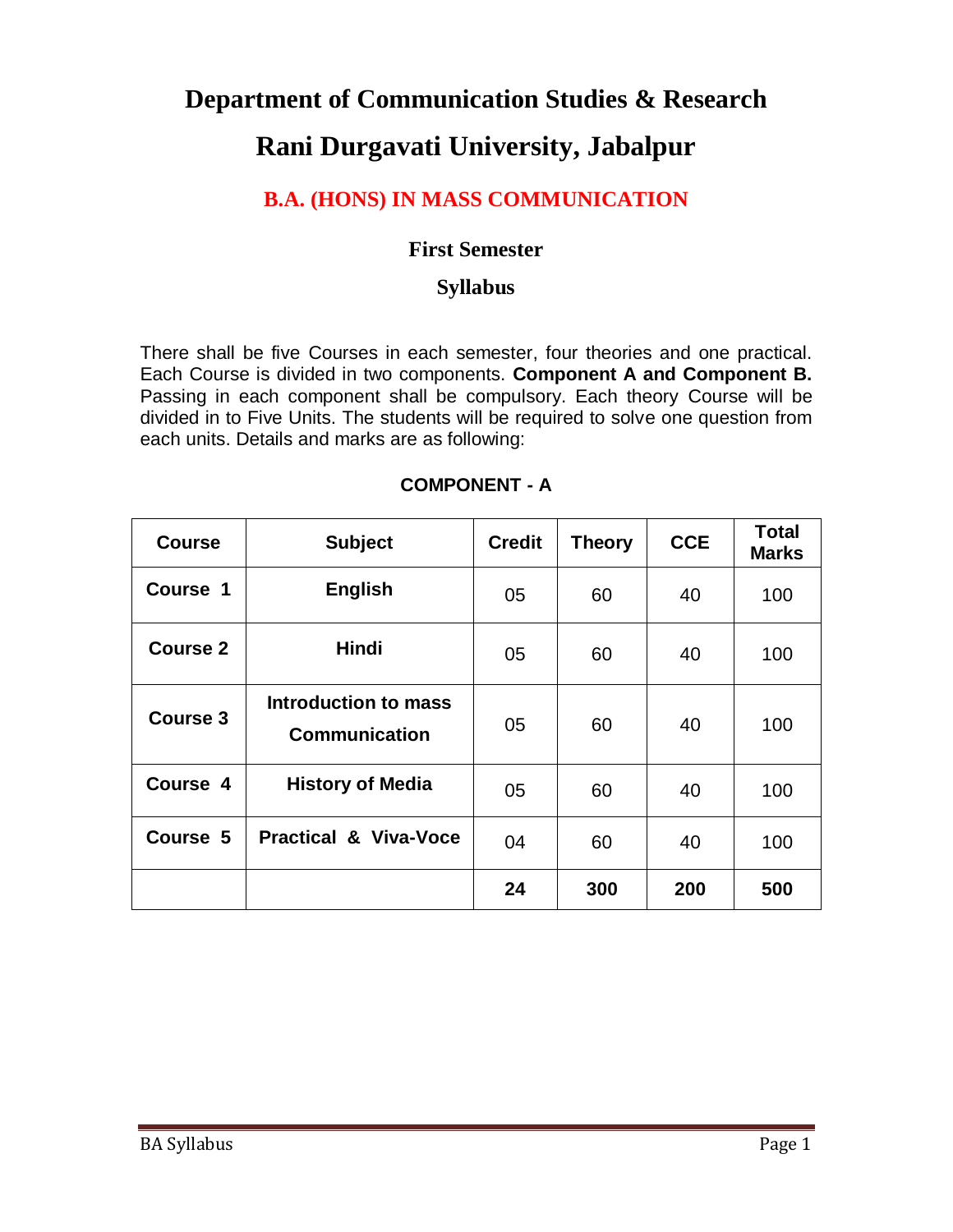#### **COMPONENT - B - CCE**

Marks

|    |            |                                                            | <b>NIGHTS</b>               |          |
|----|------------|------------------------------------------------------------|-----------------------------|----------|
| 1. | Course - 1 | 1. Seminar<br>2. Unit Test<br>3. Unit Test<br>4. Unit Test | 10<br>10<br>10<br>10        |          |
|    |            |                                                            | Total $-40$<br><b>Marks</b> |          |
| 2. | Course - 2 | 1. Seminar<br>2. Unit Test<br>3. Unit Test<br>4. Unit Test | 10<br>10<br>10<br>10        |          |
|    |            |                                                            | Total $-40$                 |          |
|    |            |                                                            | <b>Marks</b>                |          |
| 3. | Course - 3 | 1. Seminar<br>2. Unit Test<br>3. Unit Test<br>4. Unit Test | 10<br>10<br>10<br>10        |          |
|    |            |                                                            | Total $-40$                 |          |
|    |            |                                                            | <b>Marks</b>                |          |
| 4. | Course - 4 | 1. Seminar<br>2. Unit Test<br>3. Unit Test<br>4. Unit Test | 10<br>10<br>10<br>10        |          |
|    |            |                                                            | Total $-40$                 |          |
|    |            |                                                            | <b>Marks</b>                |          |
| 5. | Course - 5 | 1. Assignment in each Course<br>2. Field Visit             |                             | 30<br>10 |

**Total – 40**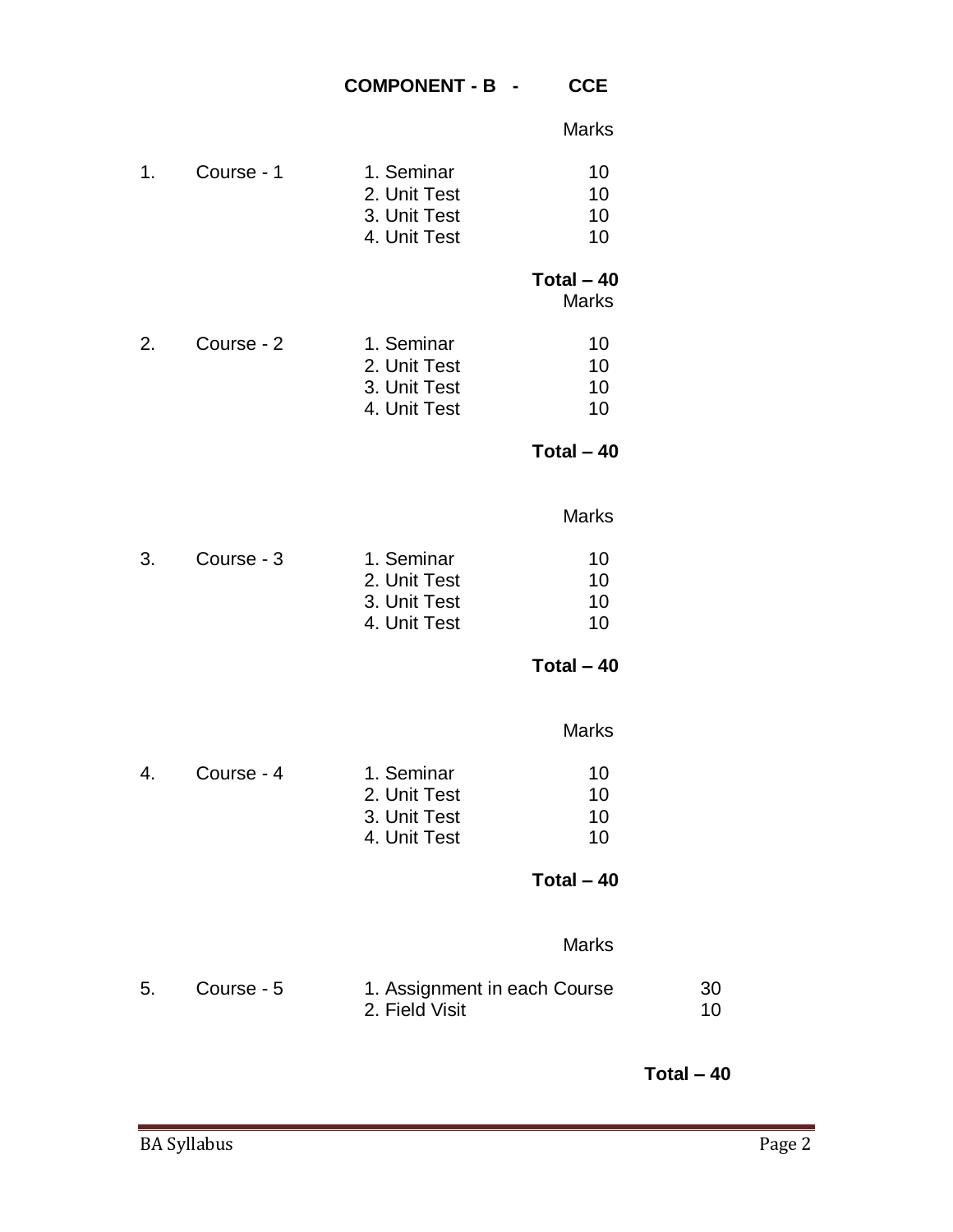# **Course 1**

# **English**

**Credit – 05 Marks- 60**

Unit 1 \*Sentences: Simple, Compound, Complex, Assertive, Interrogative, Imperative, And Exclamatory. \*Articles: use of A, An & The. \*Parts of speech: Exercise: with examples.

Unit 2

\*Tenses; simple present, progressive perfect, present perfect, progressive along with past and indications of futurity. \*Reported; will, shall, should, would and other speech models.

\*Voice; Active and passive

Unit 3 \*Comprehension; Reading, Writing \*Synonyms and Antonyms \*Language of Newspaper

Unit 4

\*Essay writing; use of difficult words in creative writing, Paragraph writing, letter writing.

Unit 5

\*Idioms and their use, Prominent English books, authors and awards.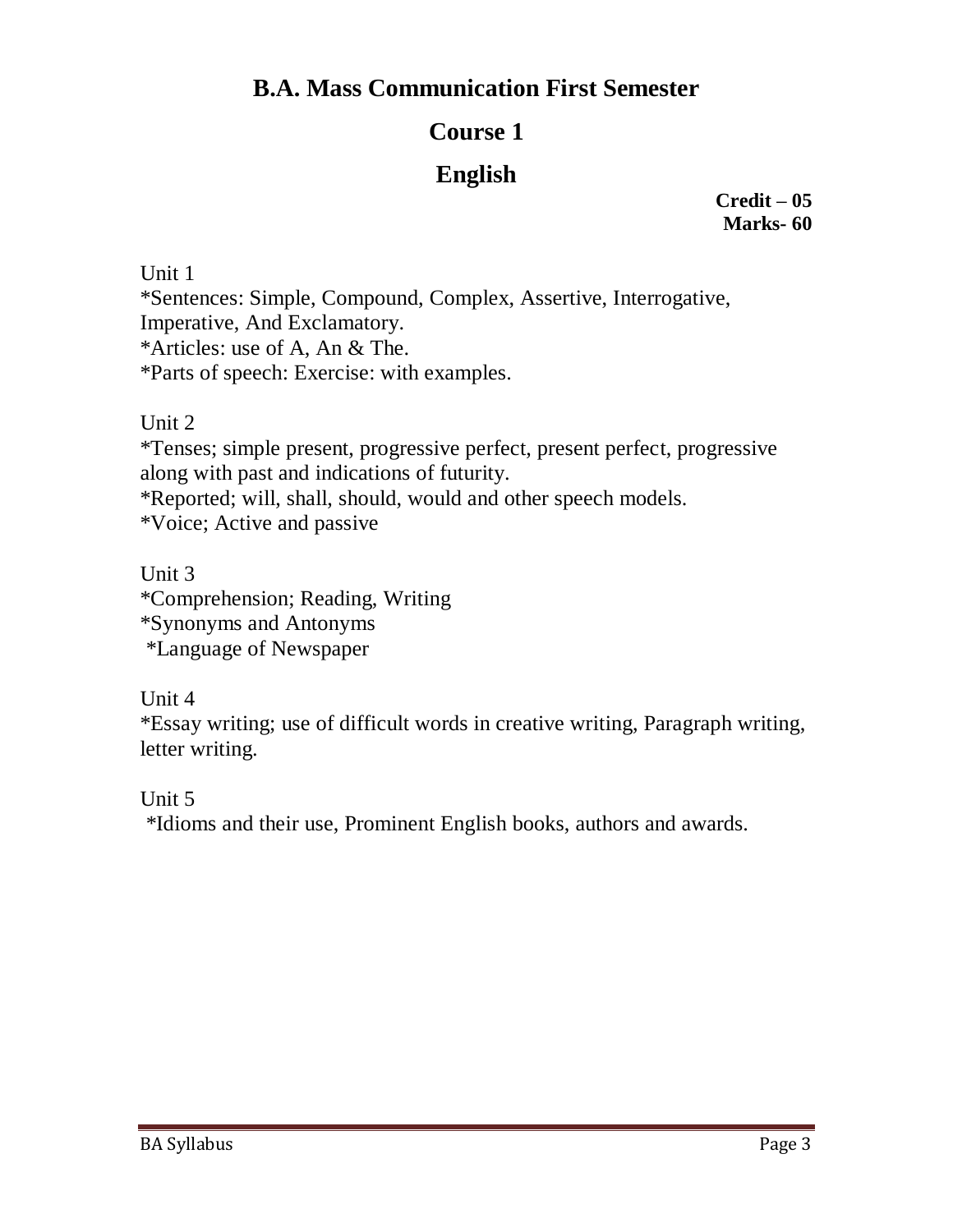# **Course 2 Hindi**

**Credit – 05 Marks- 60**

Unit 1  $*$  वर्णमाला एवं व्याकरण, बोली एवं भाषा

 $*$ हिन्दी भाषा की विकास यात्रा \*व्याकरणः संज्ञा, सर्वनाम, क्रिया, विषेषण, क्रिया विषेषण, अव्यय और काल

Unit 2

\* शब्द एवं शब्द भंडार, शब्दों का वर्गीकरण, समानार्थी, विलोम, पर्यायवाची, अनेकार्थी शब्द. \*वाक्य रचना, अनुच्छेद, गद्य—पद्य, नाटक, शुद्ध एवं अषुद्ध शब्द, मुहावरें एवं लोकोक्तियां

Unit 3

\*हिन्दी में प्रभावी लेखन एवं उसकी विषेषताएँ, निबंध लेखन, अनुच्छेद लेखन, पत्र लेखन एवं आवेदन लेखन. संक्षिप्त लेखन।

Unit 4

 $*$ प्रयोजनमूलक हिन्दी का अभिप्राय एवं विषेषताएँ, प्रयोजनमूलक हिन्दी के विविध रूप। हिन्दी एवं उसकी पारिभाषा, शब्दावली : प्रषासनिक, वैज्ञानिक, कला, सूचना प्रौद्यौगिकी, जनमाध्यम। Unit 5  $*$ हिन्दी साहित्य का संक्षिप्त इतिहास, कालखंड, प्रमुख पुस्तकें और लेखक, प्रमुख सम्मान–पुरस्कार।  $*$ हिन्दी के विकास में योगदान देने वाली प्रमुख संस्थाएँ | \*साहित्य एवं जन माध्यमों की भाषा ।

\*प्रमुख पुस्तकें परिस्कृत हिन्दी व्याकरण— बद्रीनाथ कपुर हिन्दी भाषा की ध्वनि संरचना– भोलानाथ तिवारी हिन्दी प्रषिक्षण - डॉ. राममंगल पांडे संचार माध्यमों में हिन्दी- चंद्र कुमार आधुनिक जनसंचार और हिन्दी– प्रो. हरिमोहन हिन्दी भाषा अतीत से आज तक– डॉ. विजय अग्रवाल हिन्दी रचना और प्रयोग भाग 1– प्रो. गणेषदत्त त्रिपाठी हिन्दी व्याकरण और रचना– डॉ. अर्जुन तिवारी हिन्दी साहित्य का इतिहास – आचार्य, रामचन्द्र शुक्ल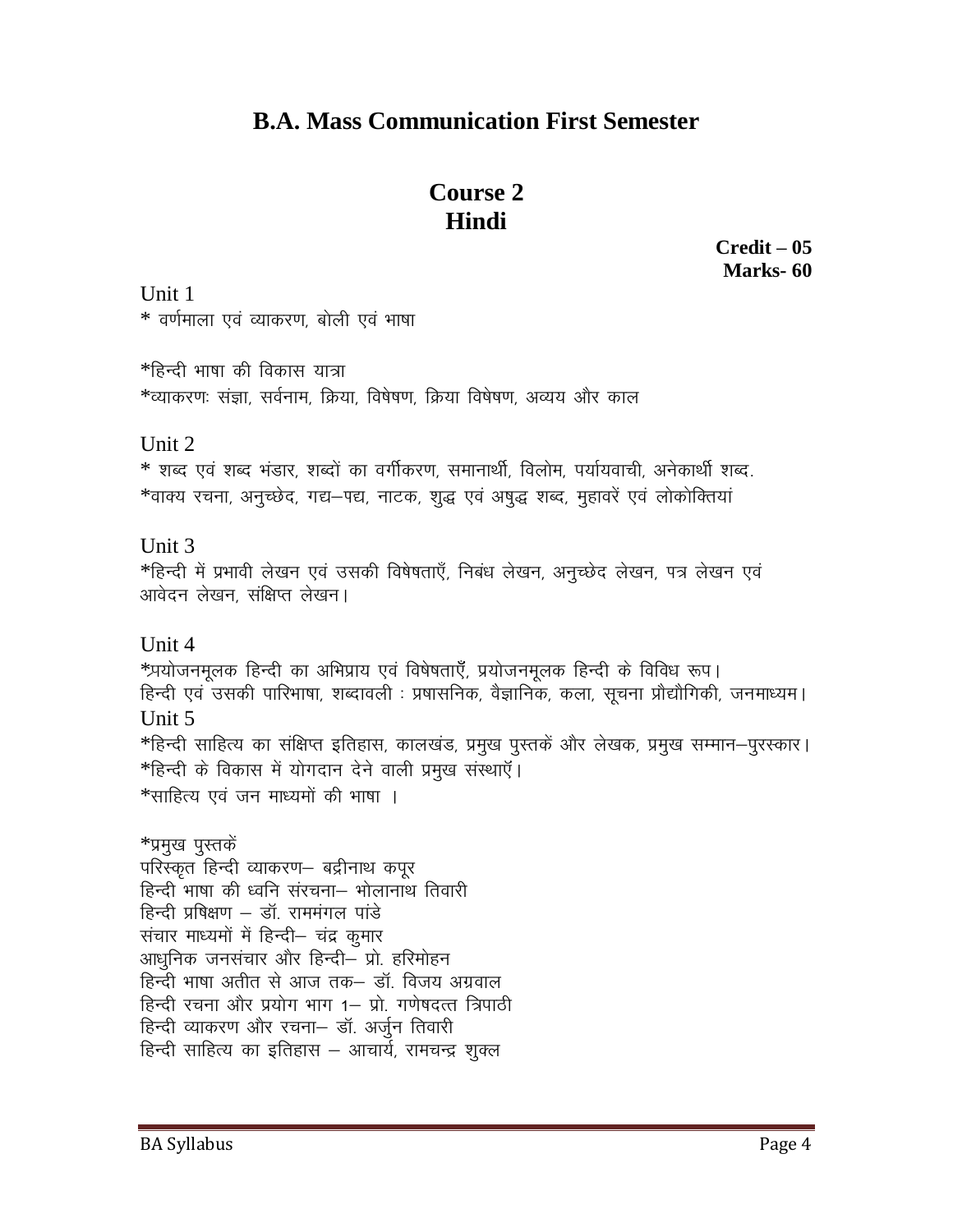### **Course 3 Introduction to Mass Communication**

**Credit – 05 Marks- 60**

Unit 1

Communication: Meaning, Definition, Nature, Scope Communication: characteristics, Process, Importance of communication.

Unit 2

Types of communication Difference between communication & Mass Communication Use of communication.

Unit 3

Various Medium of communication: Traditional media, Newspaper, Book, Magazine, Mobile, Television, Films, Internet, satellite, Digital, other media.

Unit 4 Models of communication and mass communication-Lass well's, Shannon Weaver and Osgood.

Unit 5 Mass media and modern society, Mass media and democracy.

### Reading list

- 1. Communication C.S. Rayadu, (Himalaya Publishing House, Mumbai)
- 2. Perspective Human Communication Aubrey B Fisher (Macmillan Publishing Co. New Delhi)
- 3. Communication-concepts & Process Joseph A Devito
- 4. Lectures on Mass Communication S Ganesh
- 5. The Process of Communication David K Berlo
- 6. Communication Facts & Ideas in Business L. Brown (Prentice Hall)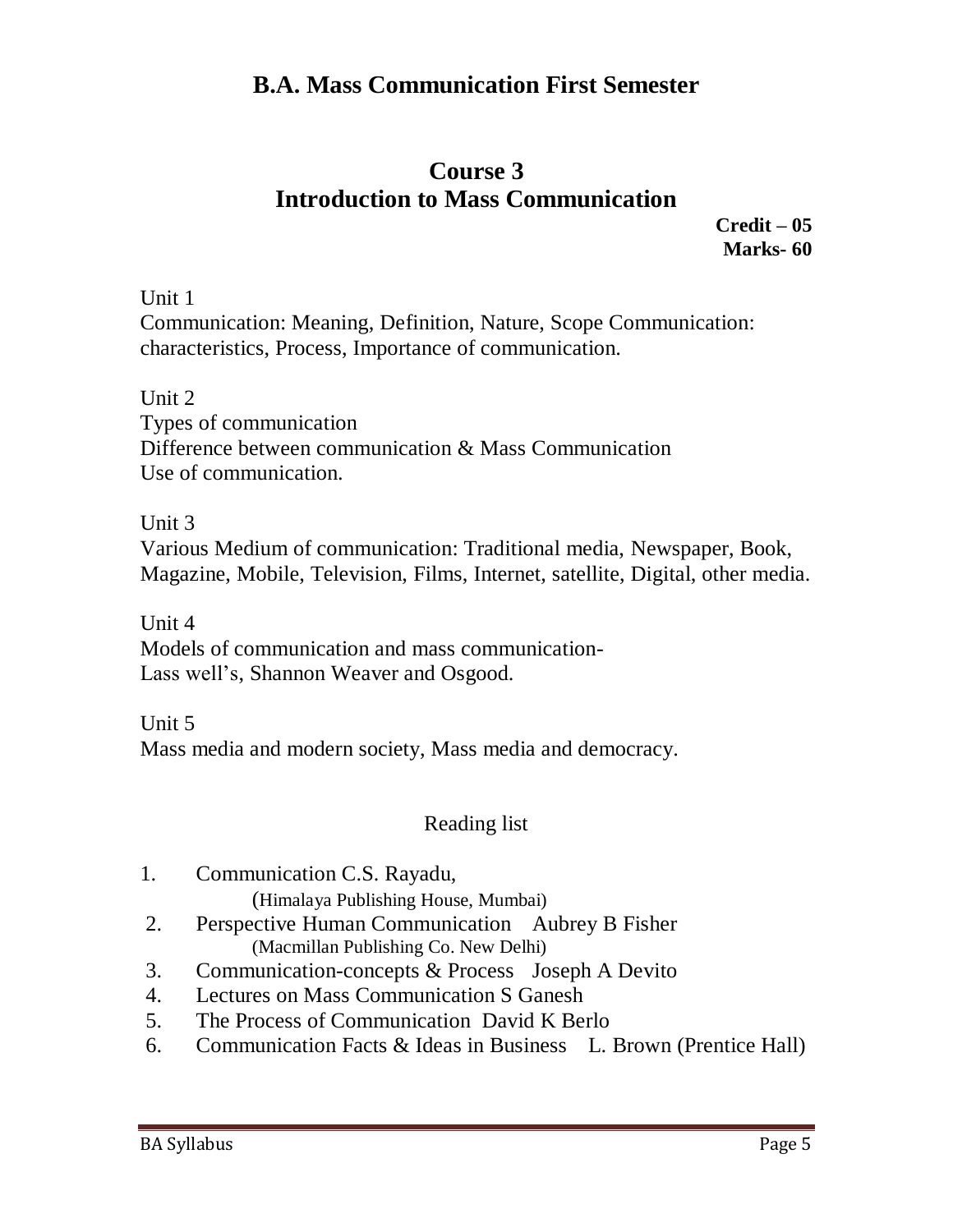# **Course 4 History of Media**

Unit 1

\* The Birth of Journalism in India

\*Important development in the History of the Indian Press before and after independence (in Brief)

Unit 2

\* History of Hindi Journalism

\*Main Newspapers, magazines & Personalities

Unit 3

\* The Growth of Journalism in Madhya Pradesh (with emphasis on Prominent newspaper and Personalities)

Unit 4

\* Development of News agencies in India

\* Changing role and nature of the Press

Unit 5

\*Inception, growth and future of electronic media

\*International Electronic Media

\*National, State level & Local Electronic Media

**Credit – 05 Marks- 60**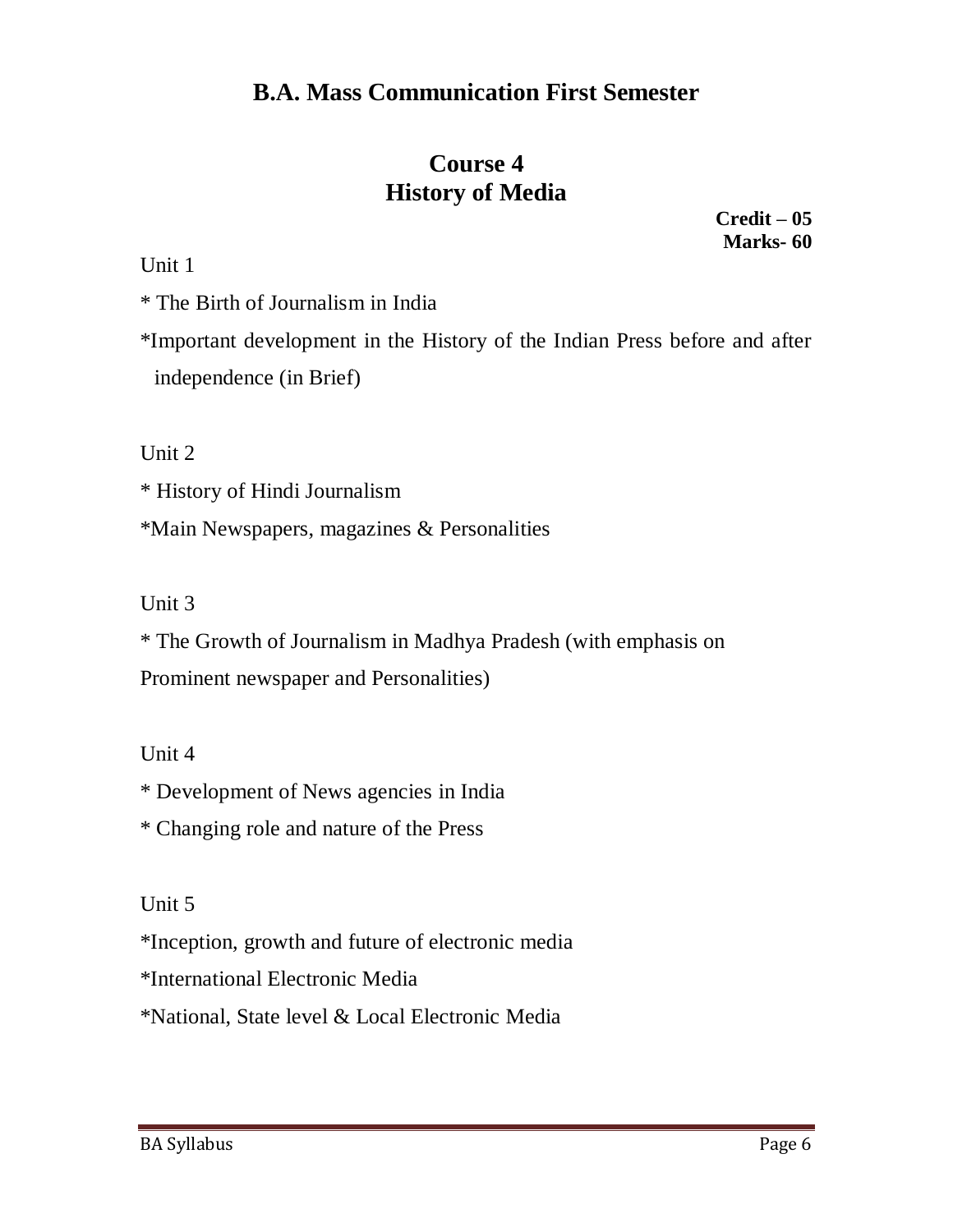#### **FIRST SEMESTER COURSE - 5**

#### **PRACTICAL**

**Credit – 04 CCE : 40 Marks Practical work & Viva-Voce : 60 Marks Total – 100 Marks**

The Practical will be conducted by External and Internal. The practical will cover all the Courses of First Semester

There will be Two parts for practical which will be conducted by External and Internal duely appointed by the university.

- 1. Course 1. English
- 2. Course 2. Hindi
- 3. Course 3. Introduction To Mass Communication
- 4. Course 4. History Of Media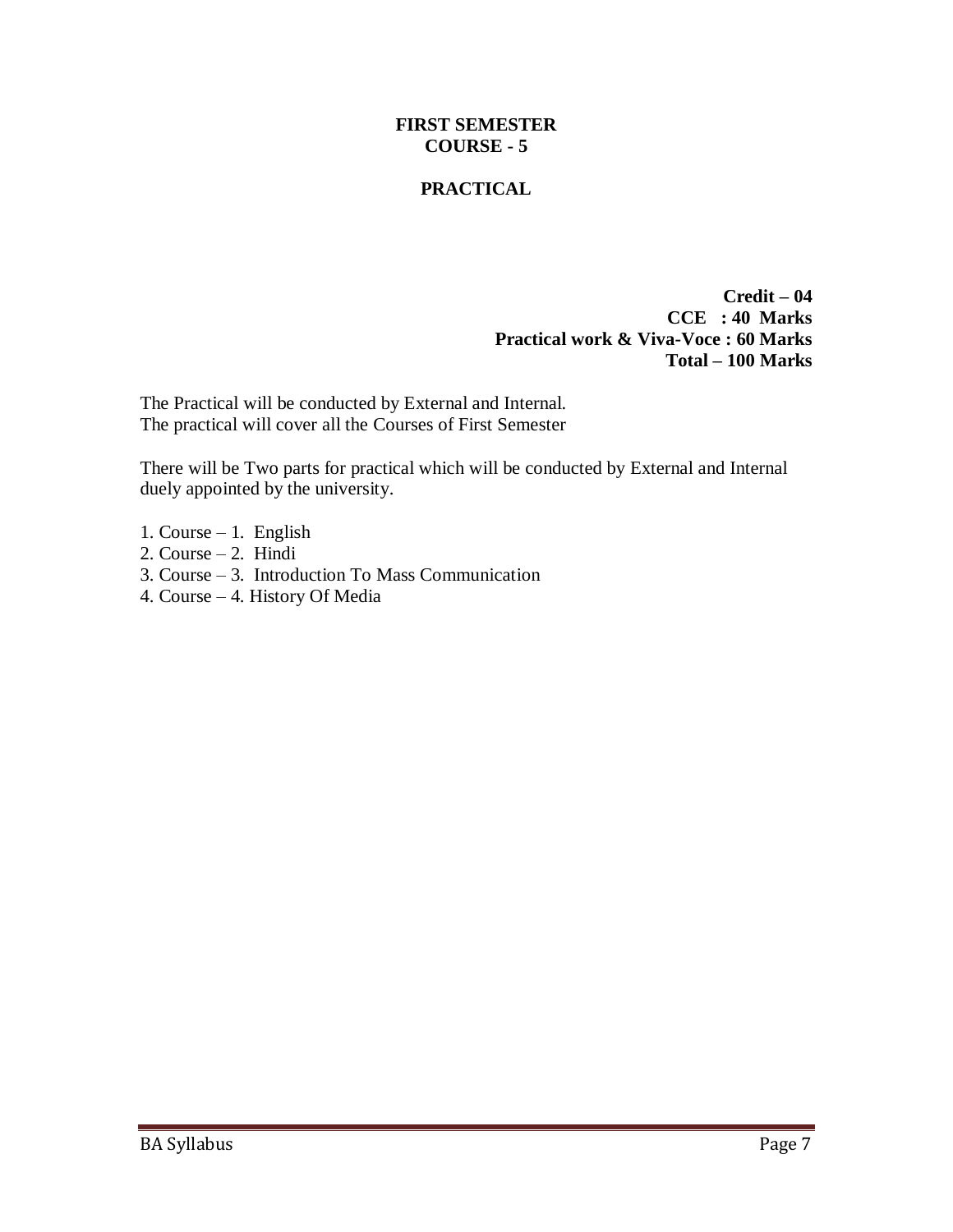# **Department of Communication Studies & Research Rani Durgavati University, Jabalpur**

# **B.A. (HONS) IN MASS COMMUNICATION**

#### **Second Semester**

There shall be five Courses in each semester, four theories and one practical. Each Course is divided in two components. **Component A and Component B.** Passing in each component shall be compulsory. Each theory Course will be divided in to Five Units. The students will be required to solve one question from each units. Details and marks are as following:

| Course    | Subject                                                         | Credit | <b>Theory</b> | <b>CCE</b> | <b>Total Marks</b> |
|-----------|-----------------------------------------------------------------|--------|---------------|------------|--------------------|
| Course 6  | <b>Writing For Mass</b><br><b>Media</b>                         | 05     | 60            | 40         | 100                |
| Course 7  | <b>Computer</b><br><b>Application</b>                           | 05     | 60            | 40         | 100                |
| Course 8  | <b>Economic</b><br>Development &<br><b>Planning in India</b>    | 05     | 60            | 40         | 100                |
| Course 9  | <b>Public</b><br>Administration,<br>Society and<br><b>Media</b> | 05     | 60            | 40         | 100                |
| Course 10 | <b>Practical &amp;</b><br><b>Viva-Voce</b>                      | 04     | 60            | 40         | 100                |
|           |                                                                 | 24     | 300           | 200        | 500                |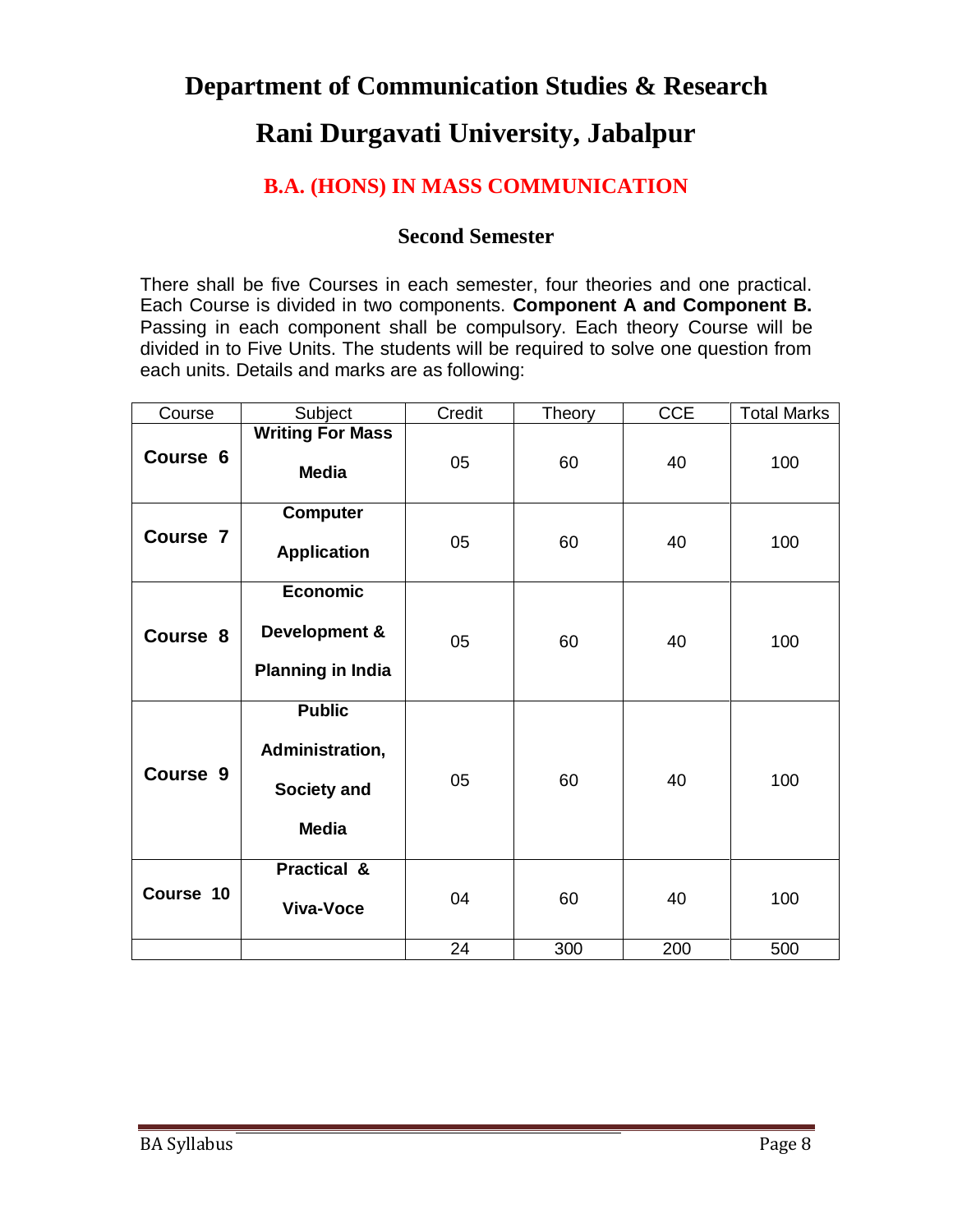#### **COMPONENT - B - CCE**

| Marks |
|-------|
|       |

| 1. | Course - 6 | 1. Seminar<br>2. Unit Test   | 10.<br>10. |
|----|------------|------------------------------|------------|
|    |            | 3. Unit Test<br>4. Unit Test | 10.<br>10. |
|    |            |                              |            |

#### **Total – 40**

Marks

| 2. | Course - 7 | 1. Seminar<br>2. Unit Test<br>3. Unit Test | 10<br>10<br>10 |
|----|------------|--------------------------------------------|----------------|
|    |            |                                            |                |
|    |            | 4. Unit Test                               | 10             |

**Total – 40**

|    |            |              | Marks |
|----|------------|--------------|-------|
| 3. | Course - 8 | 1. Seminar   | 10    |
|    |            | 2. Unit Test | 10    |
|    |            | 3. Unit Test | 10    |
|    |            | 4. Unit Test | 10    |

# **Total – 40**

|              | 10         |
|--------------|------------|
| 2. Unit Test | 10         |
| 3. Unit Test | 10         |
| 4. Unit Test | 10         |
| Course - 9   | 1. Seminar |

#### **Total – 40** Marks

| 5. | Course - 10 | 1. Assignment in each Course | -30 |
|----|-------------|------------------------------|-----|
|    |             | 2. Field Visit               |     |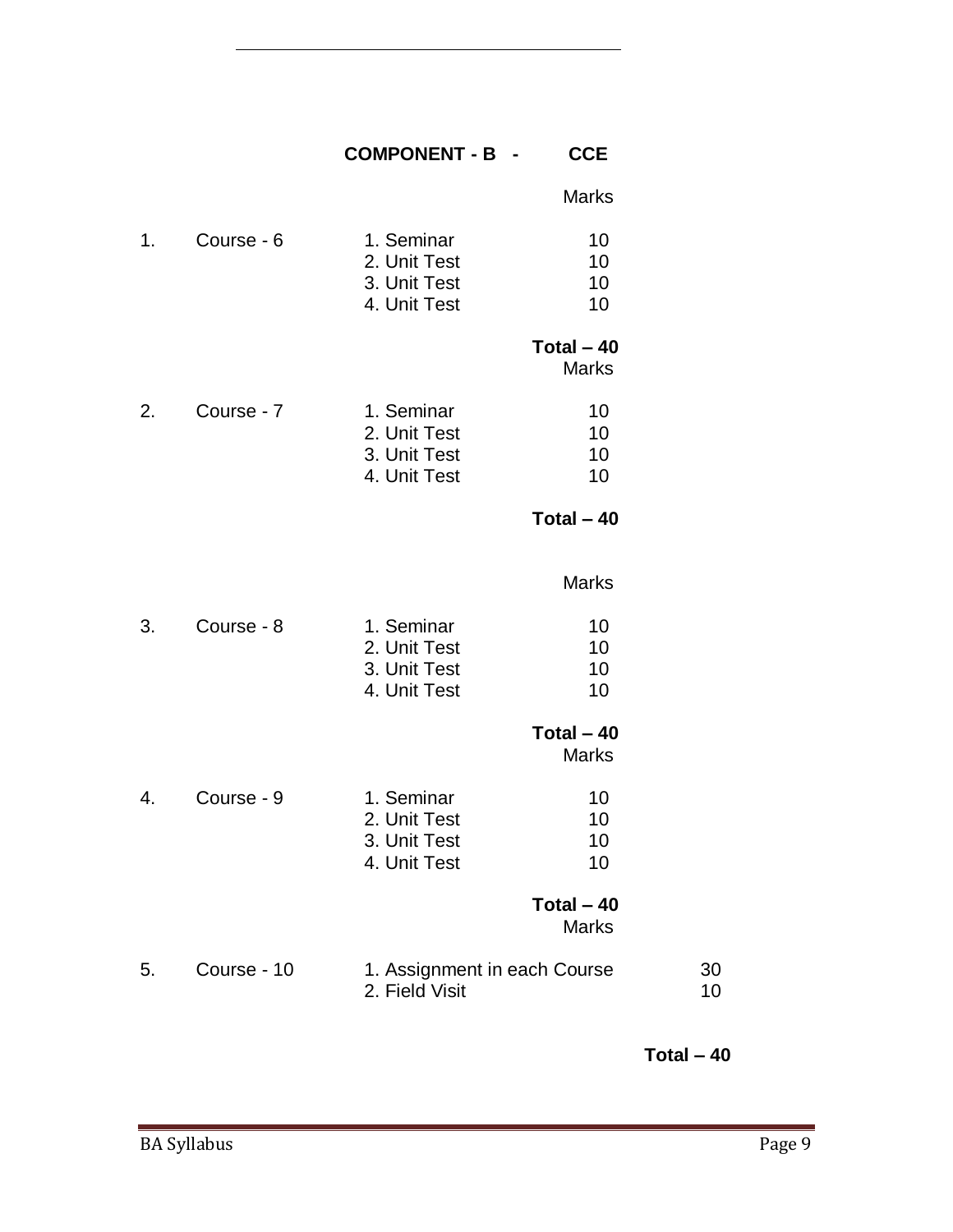### **Course 6**

### **Writing For Mass Media**

**Credit – 05 Marks- 60**

Unit 1 \*Introduction to Writing \*Historical background \*Elements of language \*Fundamentals of Writing

Unit 2 \*Characteristics of good Writing \*Lucidity & Directness \*Credibility & Objectivity \*Forms of Writing& Essay, Poetry, Feature, Articles, Novels.

Unit 3

\*Structure of Writing: Content selection, Focus, Conclusion, Presentation, Introduction, Body, and Conclusion \*Writing Style \*Translation

Unit 4 \*Art in Writing \*Art Symbols \*Situations \*Aesthetics Sense

Unit 5 \*Data use & handling \*Preparing Glossary & Index \*Bibliography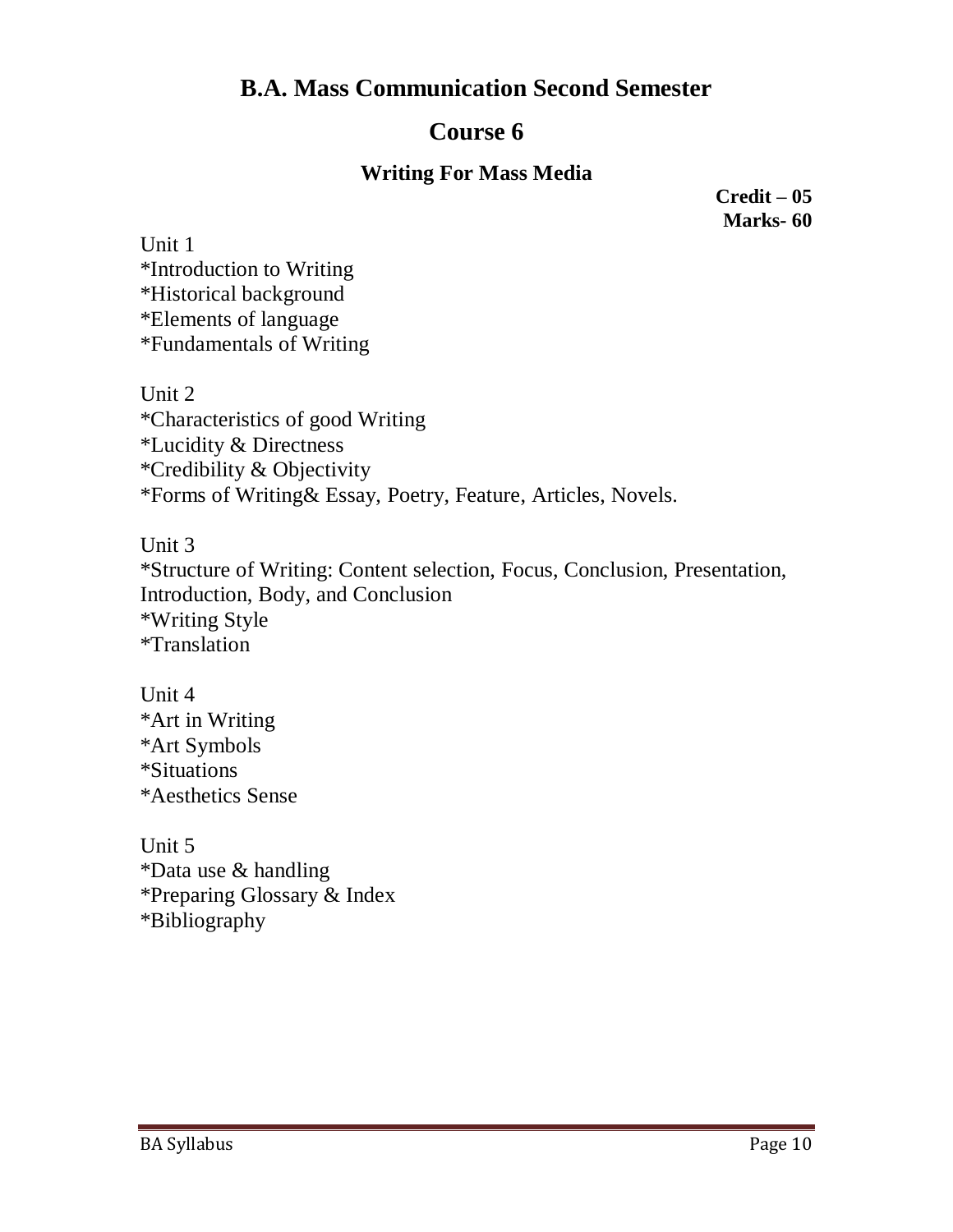### **Course 7**

# **Computer Application for Mass Media**

**Credit – 05 Marks- 60**

#### **Unit I**

**Introduction to Computers** – Block diagram of a computer, History and generation of computers, types of computer – Analog, Digital, Hybrid, parts of computer – hardware & software, input and output devices, Storage Devices, Memory, characteristics of computer, types of software. Operating System – Introduction, functions, types.

#### **Unit II**

**Introduction to Windows –** features of Windows 95, 98, XP. Internet – Introduction to Internet, usefulness of Internet, Advantages and Disadvantages.

#### **Unit III**

**MS – Word** – Word Processor, various editing features, various menus – File, Edit, View, Insert, Format, Tools, Table, Window, Help and options available, Hyperlink, Header Footer, Mail Merge, Table feature, Inserting Objects, advantages of word processor.

#### **Unit IV**

**MS – Excel** – Spread Sheet, various packages – Lotus 1-2-3, Excel. Features of spread sheet, Inserting chart, Hyperlink, Header and Footer, Data Functions, Goal seek, Pivot Table & Report, Auditing features.

#### **Unit V**

MS – PowerPoint – Introduction to PowerPoint, Various types of slides, various animation features, effects, Inserting objects in a slide, various slide show reviewing options, slide design, slide design, slide show, slide Transition.

#### **Suggested References:**

- 1. A first course in computers: Sanjay Saxena
- 2. Computer Fundamentals: P. K. Sinha
- 3. Windows 98: Sam Publications
- 4. Ms Office: Ron Nasfield, BPB Publications
- 5.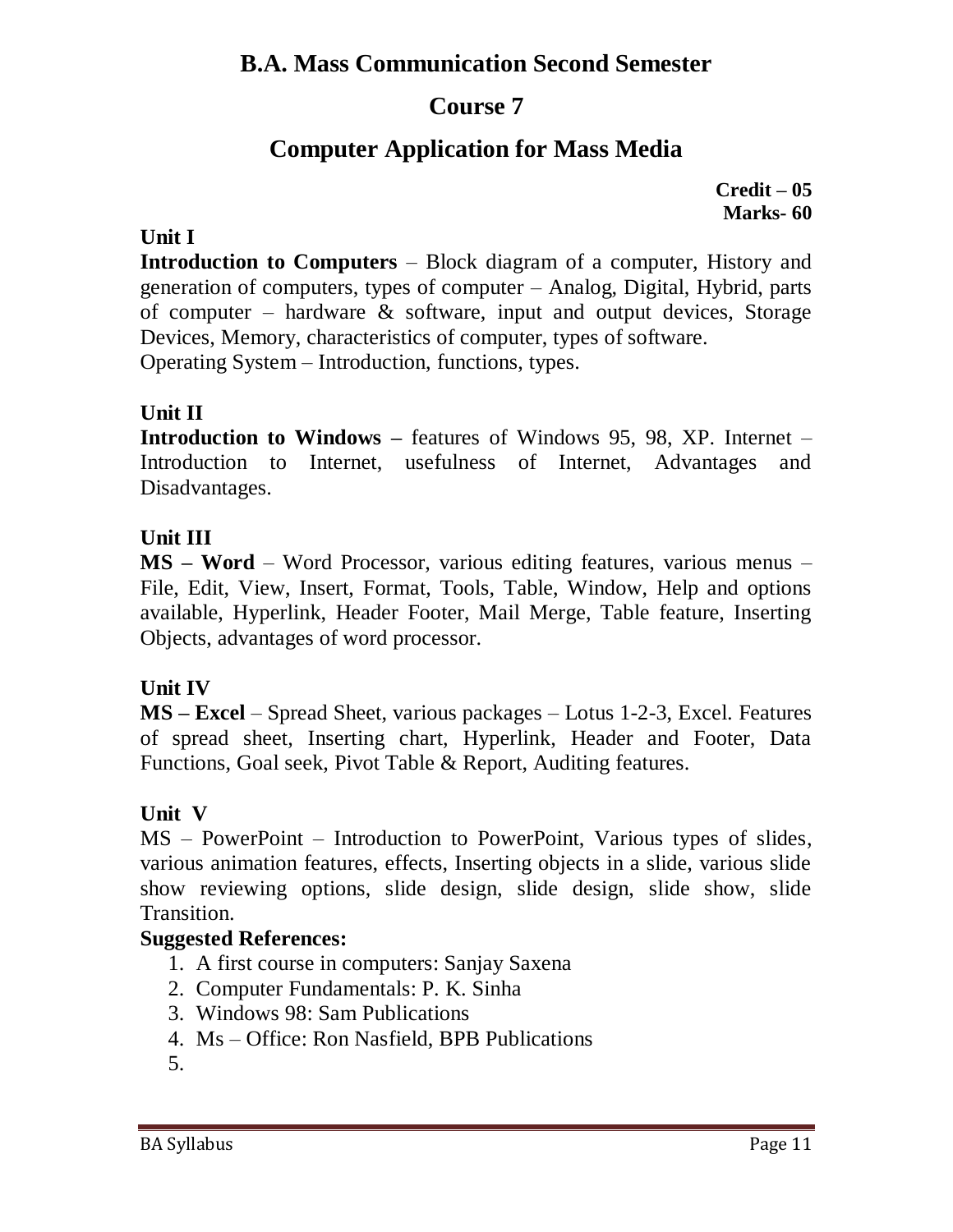# **Course 8 ECONOMIC DEVELOPMENT & PLANNING IN INDIA**

**Credit – 05 Marks- 60**

Unit 1 Economic growth: Meaning & Concept

\*Economic backwardness: concept and **Measurements** \*Developing nations- their common characteristics \*General requirements for economic developments

Unit 2 Various Theories of growth and development

Unit 3

Problems of economic development

\* Population growth and economic development

\* Unemployment, poverty and economic development

Unit 4

Planning and development

\* Origin and growth of economic planning in India

\* Objects and achievements of planning in India

\* Pre-requisites for effective planning in India

Unit 5

Planning and Economic development in India: Strategies and policy

\*Globalization and economic development

\*Problems of rural economy of India and Indian planning

\*Role of media for betterment of planning and proper implementation of development plus in India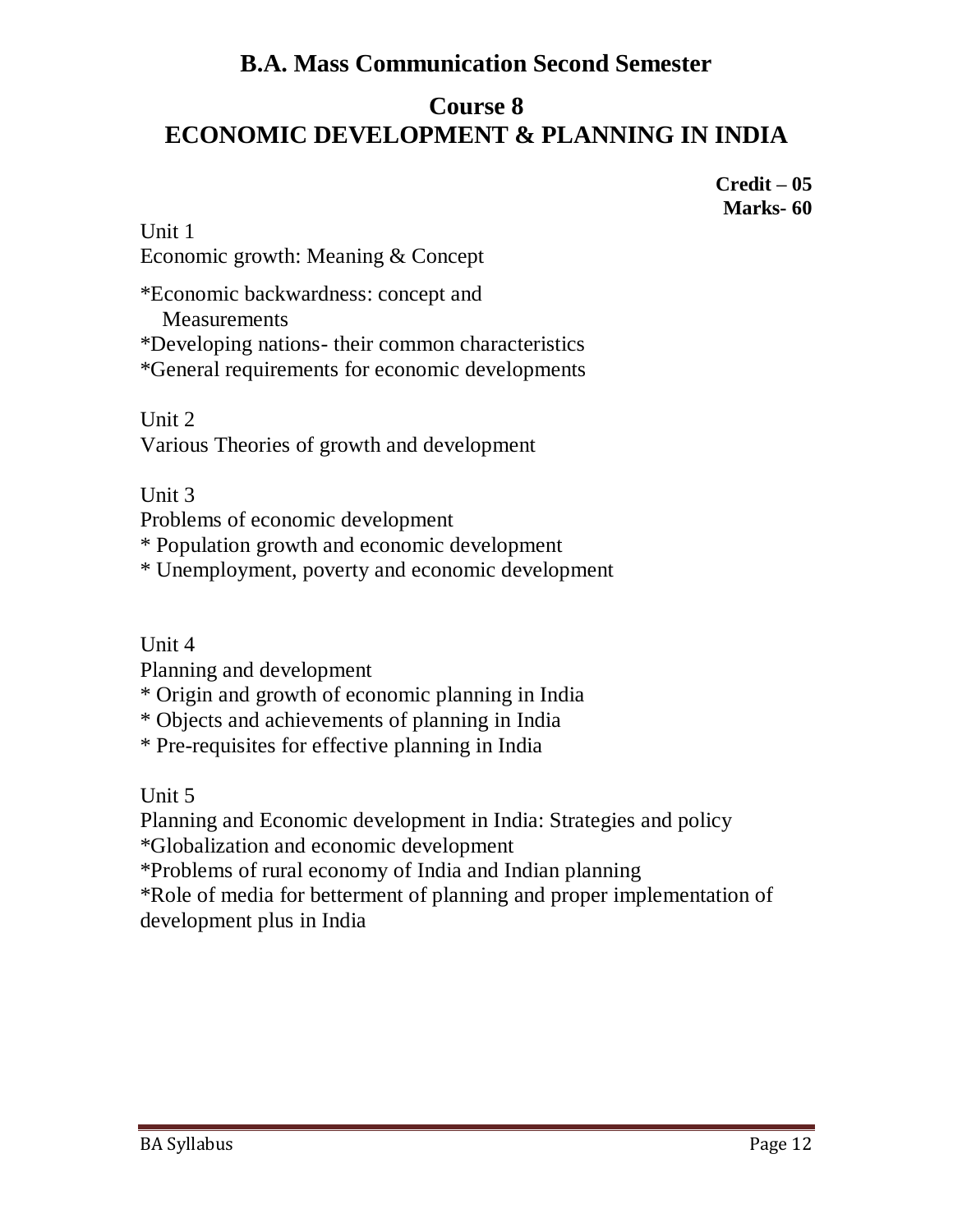# **Course 9**

#### **PUBLIC ADMINISTRATION, SOCIETY AND MEDIA Credit – 05 Marks- 60**

Unit 1

Concept of administration \*Administration in historical perspective. \*What is Public administration? \*Public administration organizational principles

Unit 2

Composition of administration \*Personnel administration \*Recruitment, Promotion, Training. \*Executive legislative and judicial control over administration. \*Administration reforming and their impacts.

Unit 3

Forms and areas of administration.

\* Public administration and its character in India.

\*Public undertaking administration.

\*Public administration in India: Administrative tribunals, intelligence administration, Law and order administration.

Unit 4

Administration and society

\*Administration of various levels central, state, district, panchayat raj and gram sarkar

\*Lokpal and lok ayukta

\*Administration and backward society.

Unit 5

\*Press, society and administration

\*Media understanding of administration, coverage and relation.

\*Administration and freedom of press.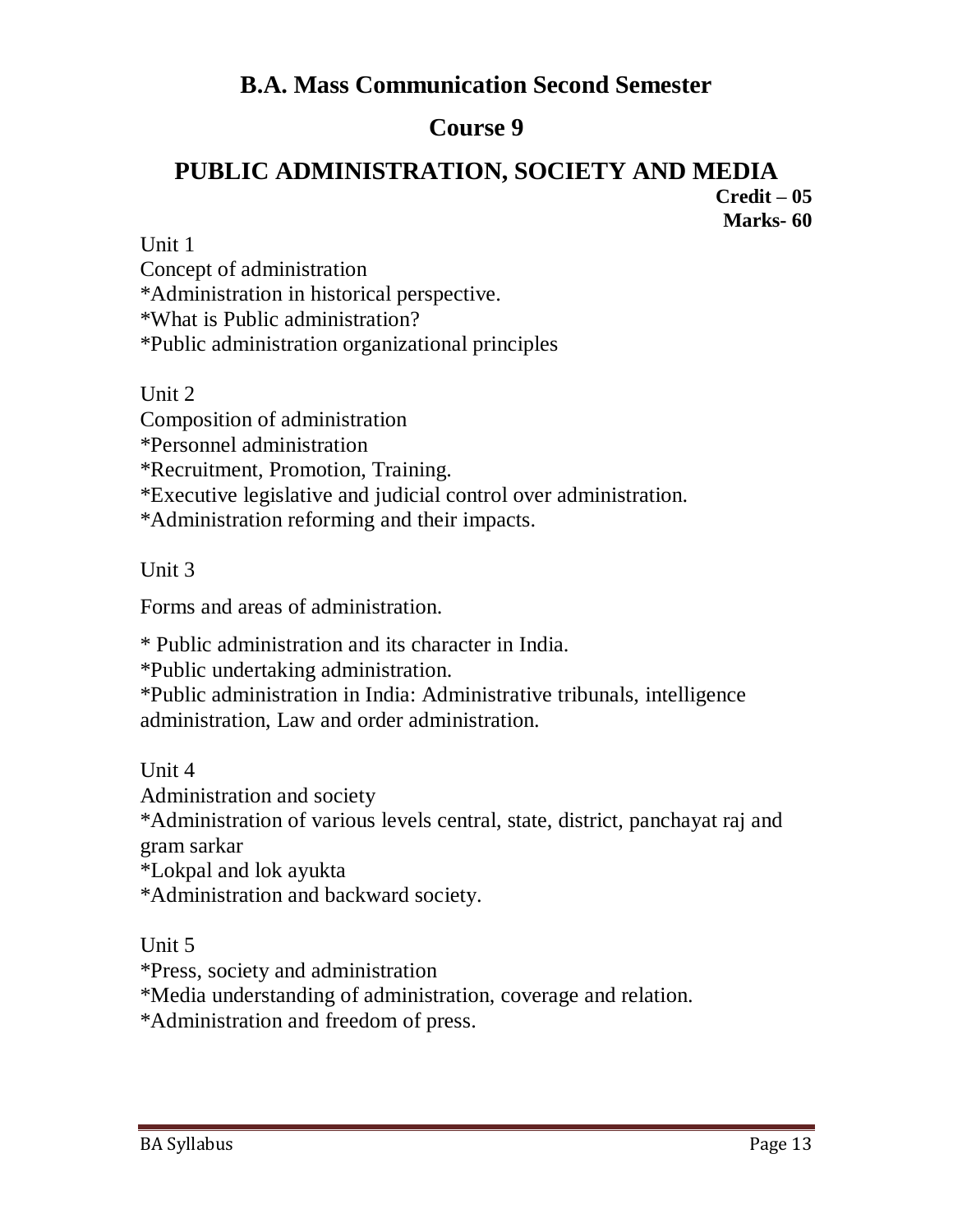#### SECOND SEMESTER COURSE - 10

### PRACTICAL

#### **Credit – 04 CCE : 40 Marks Practical work & Viva-Voce: 60 Marks Total – 100 Marks**

The Practical will be conducted by External and Internal. The practical will cover all the Courses of Second Semester

There will be Two parts for practical which will be conducted by External and Internal examiner appointed by the university.

- 1. Course 6. Writing For Mass Media
- 2. Course 7. Computer Application
- 3. Course 8. Economic Development & Planning In India
- 4. Course 9. Public Administration, Society and Media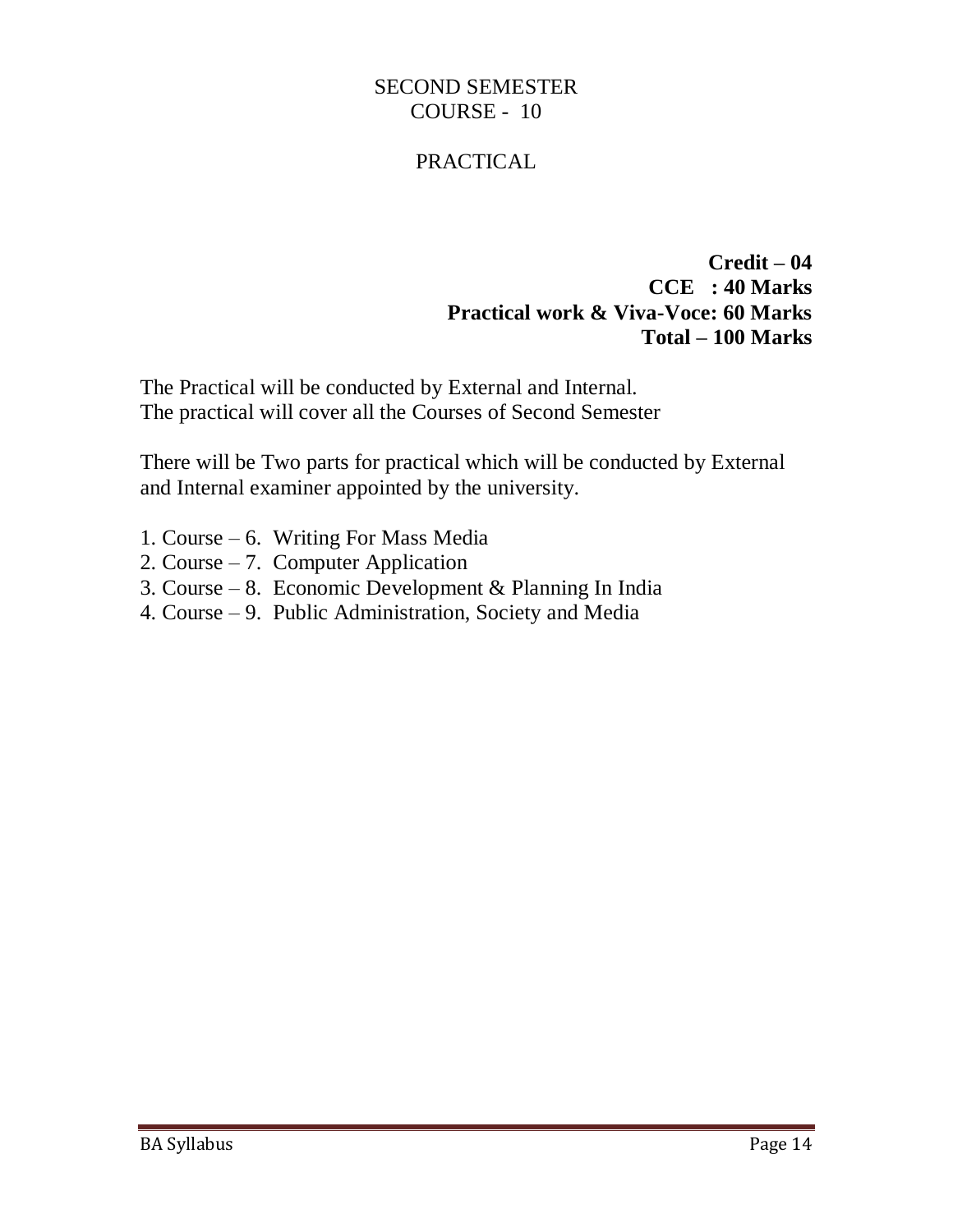# **Department of Communication Studies & Research**

# **Rani Durgavati University, Jabalpur**

### **B.A. (HONS) IN MASS COMMUNICATION**

#### **Semester III**

#### **Syllabus**

There shall be five Courses in each semester, four theories and one practical. Each Course is divided in two components. **Component A and Component B.** Passing in each component shall be compulsory. Each theory Course will be divided in to Five Units. The students will be required to solve one question from each units. Details and marks are as following:

| Course    | Subject                                                                                        | Credit | Theory | <b>CCE</b> | <b>Total Marks</b> |
|-----------|------------------------------------------------------------------------------------------------|--------|--------|------------|--------------------|
| Course 11 | <b>Reporting</b>                                                                               | 05     | 60     | 40         | 100                |
| Course 12 | <b>Editing</b>                                                                                 | 05     | 60     | 40         | 100                |
| Course 13 | <b>Photo</b><br><b>Journalism</b>                                                              | 05     | 60     | 40         | 100                |
| Course 14 | Indian<br><b>Government</b><br><b>Politics and</b><br><b>International</b><br><b>Relations</b> | 05     | 60     | 40         | 100                |
| Course 15 | <b>Practical &amp;</b><br>Viva-Voce                                                            | 04     | 60     | 40         | 100                |
|           |                                                                                                | 24     | 300    | 200        | 500                |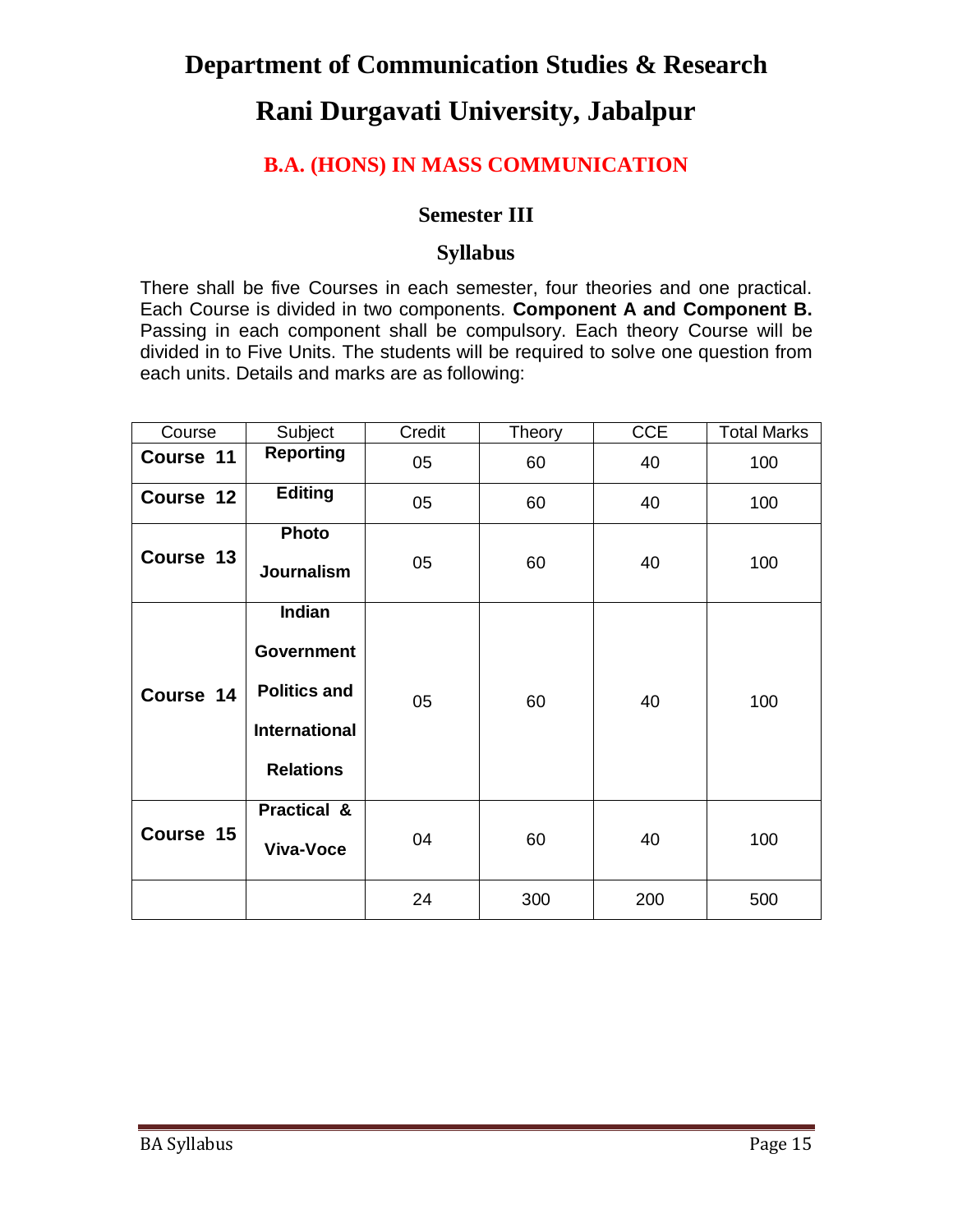|    |             |                                                            | <b>Marks</b>                |          |
|----|-------------|------------------------------------------------------------|-----------------------------|----------|
| 1. | Course - 11 | 1. Seminar<br>2. Unit Test<br>3. Unit Test<br>4. Unit Test | 10<br>10<br>10<br>10        |          |
|    |             |                                                            | Total $-40$<br><b>Marks</b> |          |
| 2. | Course - 12 | 1. Seminar<br>2. Unit Test<br>3. Unit Test<br>4. Unit Test | 10<br>10<br>10<br>10        |          |
|    |             |                                                            | Total $-40$                 |          |
|    |             |                                                            | <b>Marks</b>                |          |
| 3. | Course - 13 | 1. Seminar<br>2. Unit Test<br>3. Unit Test<br>4. Unit Test | 10<br>10<br>10<br>10        |          |
|    |             |                                                            | Total $-40$                 |          |
|    |             |                                                            | <b>Marks</b>                |          |
| 4. | Course - 14 | 1. Seminar<br>2. Unit Test<br>3. Unit Test<br>4. Unit Test | 10<br>10<br>10<br>10        |          |
|    |             |                                                            | $Total - 40$                |          |
|    |             |                                                            | <b>Marks</b>                |          |
| 5. | Course - 15 | 1. Assignment in each Course<br>2. Field Visit             |                             | 30<br>10 |
|    |             |                                                            |                             |          |

**Total – 40**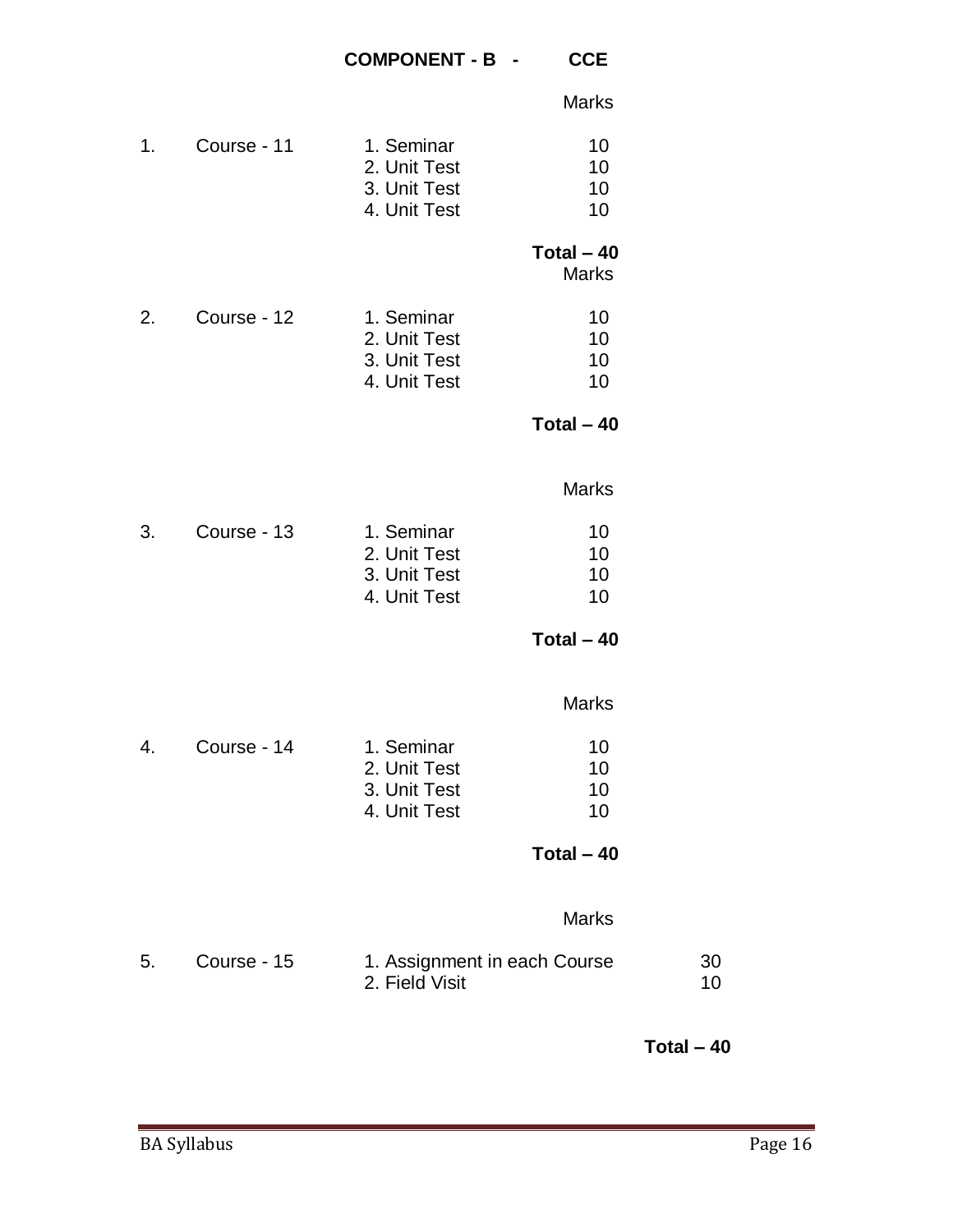# **Course 11**

### **REPORTING**

**Credit – 05 Marks- 60**

Unit 1

Journalism: Concept, Types- Citizen Journalism, Embedded Journalism, String Journalism.

Unit 2

\* Concept of news, values, Sources of news. News—gathering. Structure of a news report. 5 W & 1 H

Lead: Meaning, Types question lead, suspended interest. Quotation, non traditional structure of a news report.

### Unit 3

\* Concept and kinds of beat. Categories of reporters City, special correspondent, Foreign correspondent, stringer, Columnist, function & responsibilities, , follow-up story.

Unit 4 \*Headlines: Meaning, Types, Importance of headlines.

Unit 5

\*What is an Interview, Types of Interview, Interviewer & its Qualities. \*Press conferences.

\*Press Release.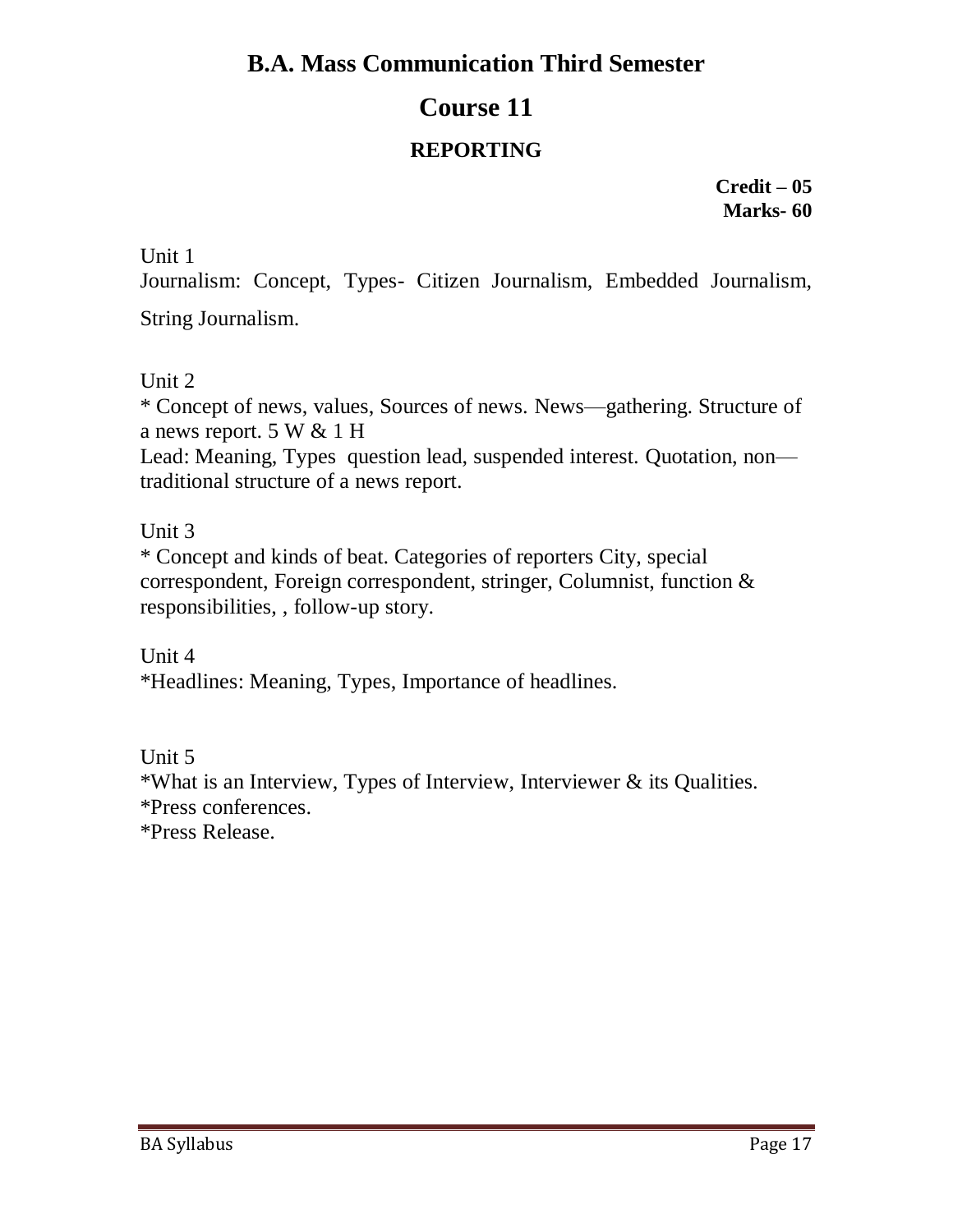# **Course 12 EDITING**

**Credit – 05 Marks- 60**

Unit 1 \*Concept & Definition of Editing, Importance of Editing.

Unit 2

\*Editing Principles of' editing elements of Editing, precautionary measures and rules.

Unit 3 \*Structure of an editorial department.

Unit 4 \*Role of news editor, deputy news editor, chief' sub-editor. \*Qualities of a good sub-editor.

Unit 5 \* Editing of broadsheet, Tabloid, Magazine.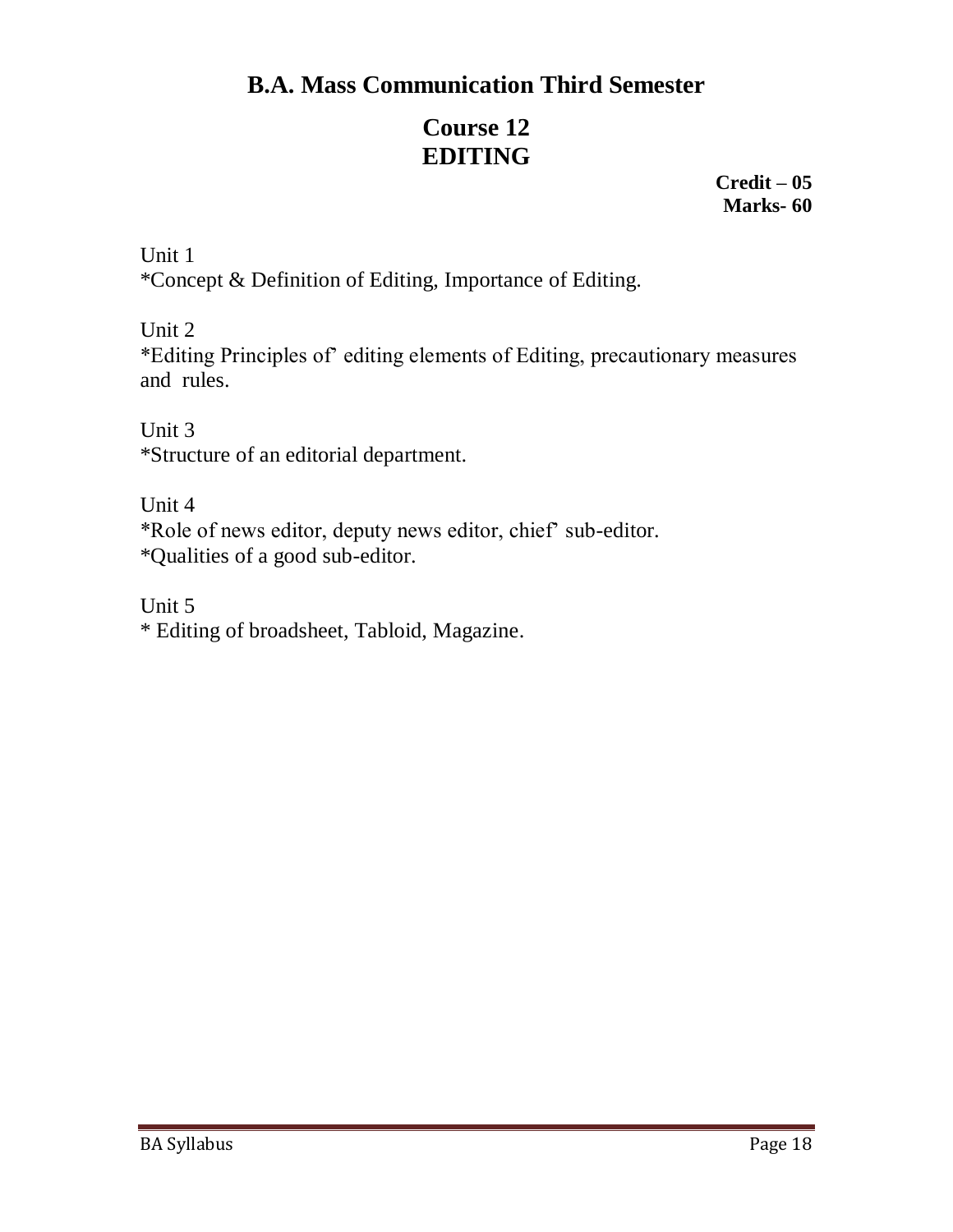# **Course 13**

# **Photo Journalism**

**Credit – 05 Marks- 60**

#### **Unit 1**

- 1. Photo Journalism its Role & Importance
- 2. Meaning, Definition of Photography & History of photography
- 3. Tools of photography
- 4. Types of Camera (Traditional & Digital)
- 5. Parts of Camera (Lens, Aperture, Shutter speed, Film).
- 6. Camera Control & Creativity.
- 7. About Digital Photography
- 8. Selecting Image Size & Quality

### **Unit 2**

- 1. Lighting (Role of Lighting, Different types of lighting & it's uses)
- 2. Role of subject
- 3. Quality of Photographs
- 4. How to take a good picture

#### **Unit 3**

- 1. Development of Photographs
- 2. Editing & Cropping
- 3. Composition of Photography
- 4. Filters

#### **Unit 4**

- 1. Branches of Photography
- 2. Final finish before printing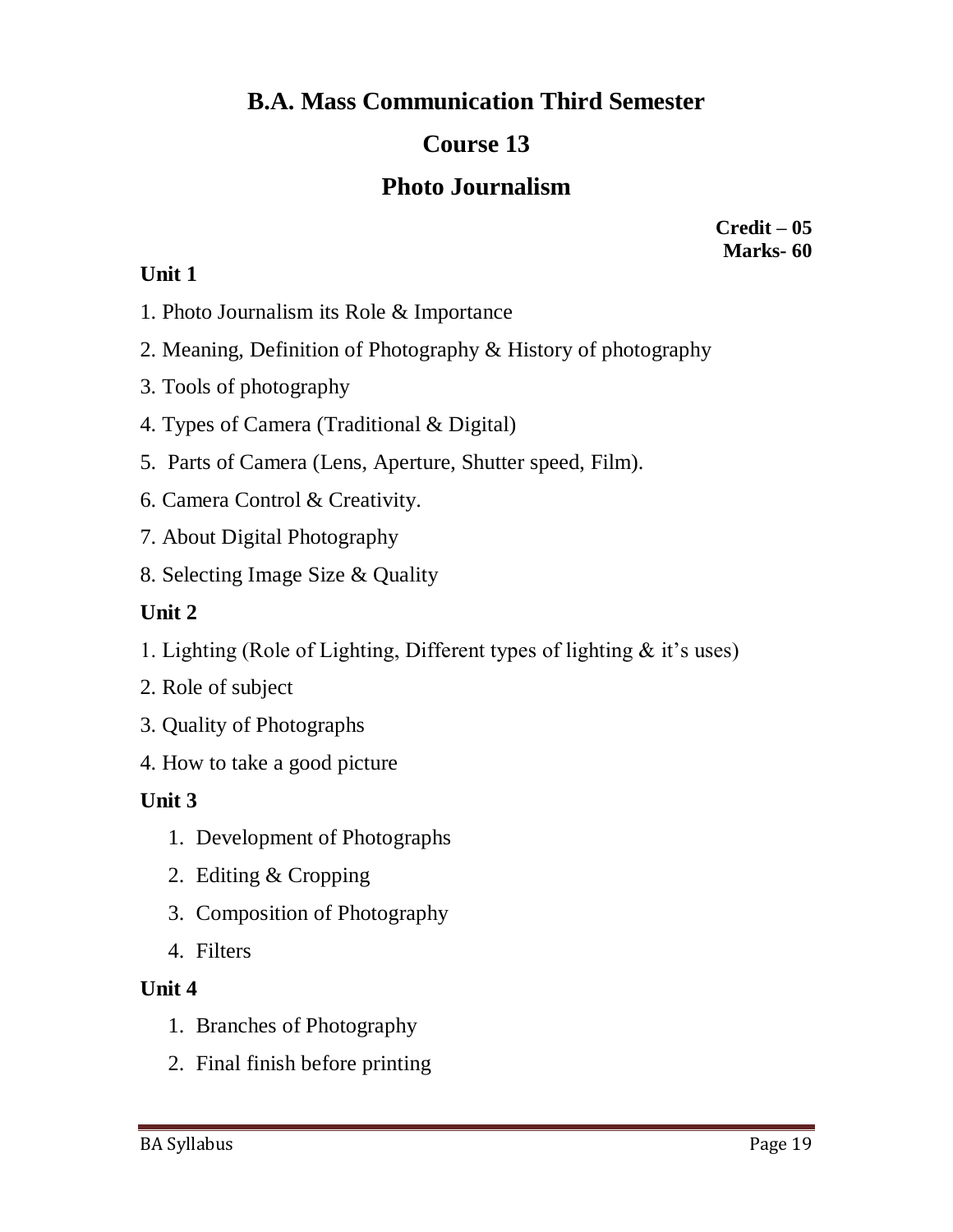### **Unit 5**

1. Use of Printer, Scanner, PAN Drive(Media), CD & DVD Burning

### **READING LIST** :

- 1. An Introduction to Photo Journalism- (Hicks & Wilson
- 2. Photo Journalism- The Visual Approach (Hoy.Frank P.)
- 3. News Course Photography, A Professional view of Photo Journalism. Today, (John Alun)
- 4. The History of Photography (Newhall.B.)
- 5. Photography & the La (Durernet. Christopher).
- 6. Successful Freelance Photo Journalism (Mcintosh. I)
- 7. Tom Ang : Digital Photography an Introduction

Publisher's Name: Dorling Kindersiey Ltd.

 $8.$  फोटेा पत्रकारिता-गुलाब कोठारी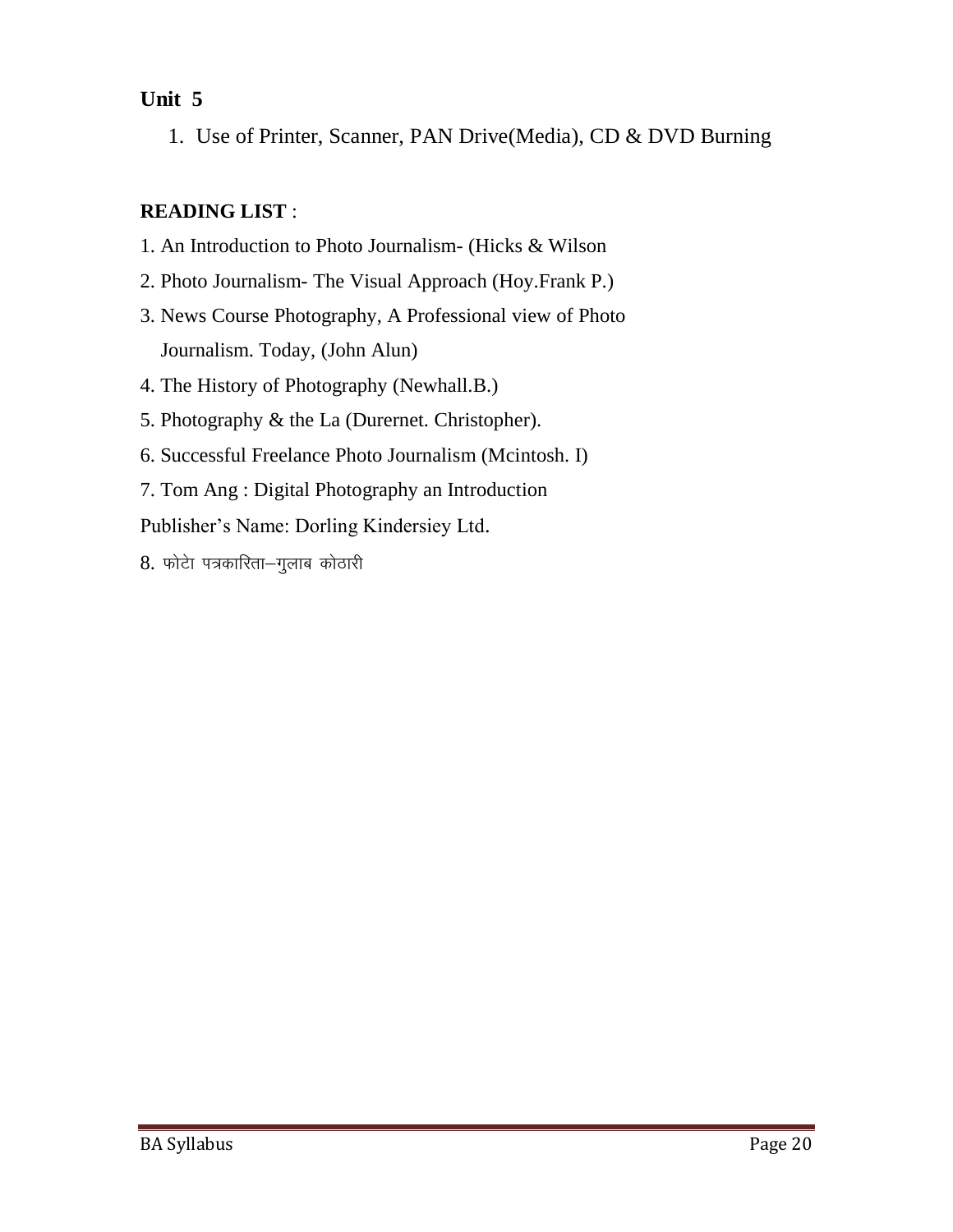# **Course 14**

# **Indian Government, Politics and International Relations**

**Credit – 05 Marks- 60**

### **Unit 1**

\*Government Formation: State & Central

### **Unit 2**

\*Current issues in governance at state and central level of state autonomy in India.

### **Unit 3**

\*The electoral system — process

\*Panchayatiraj Local & Self governance

### **Unit 4**

\*Fundamental problems & solutions of our society.

### **Unit 5**

\*UN & its main agencies and their functions: ASEAN. SAARC.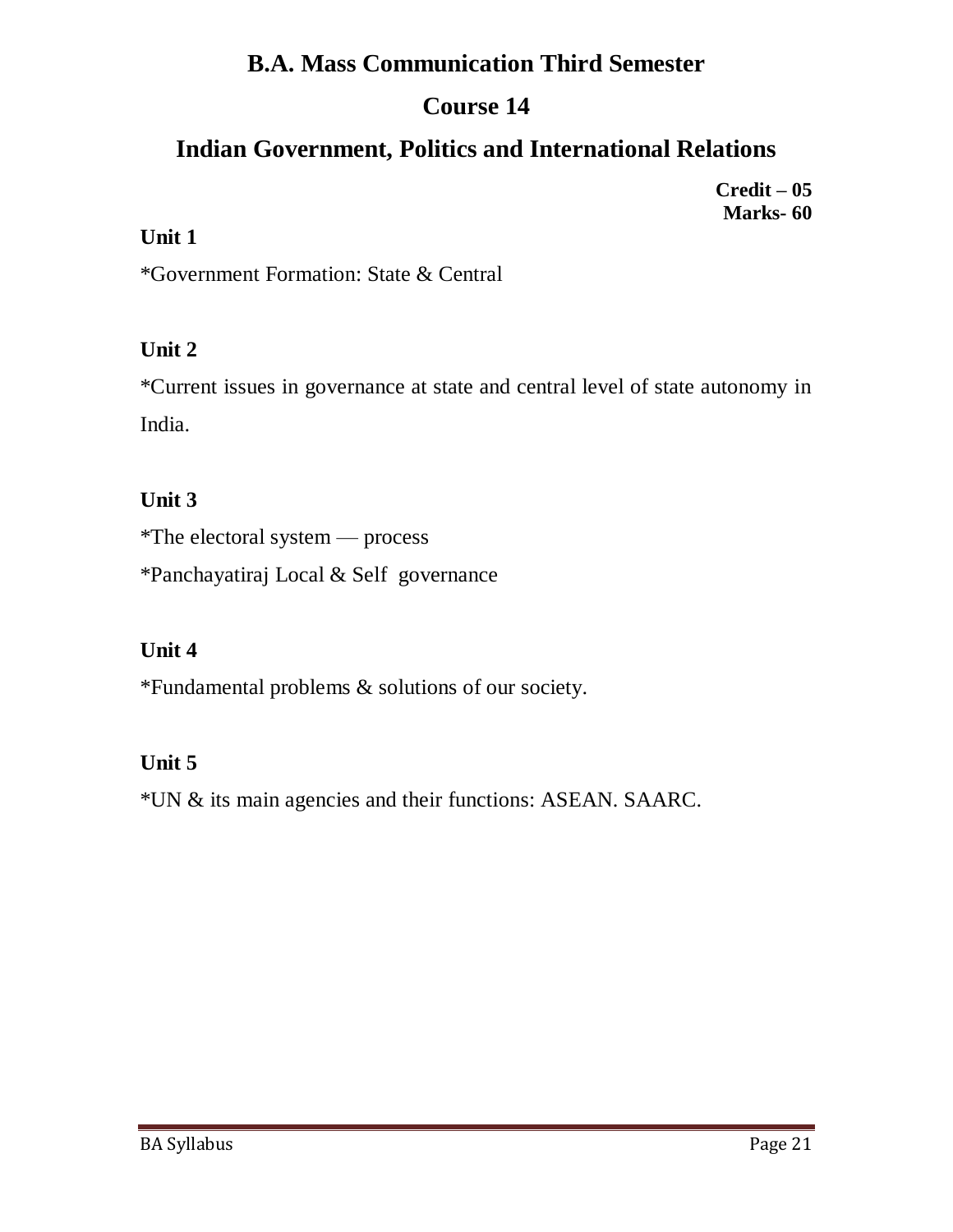# **THIRD SEMESTER COURSE - 15 PRACTICAL**

**Credit – 04 CCE : 40 Marks Practical work & Viva-Voce : 60 Marks Total – 100 Marks**

The Practical will be conducted by External and Internal. The practical will cover all the Courses of Third Semester

There will be Two parts for practical which will be conducted by External and Internal examiner appointed by the university.

- 1. Course 11. Reporting
- 2. Course  $-12$ . Editing
- 3. Course 13. Photo Journalism
- 4. Course 14. Indian Government Politics And International Relations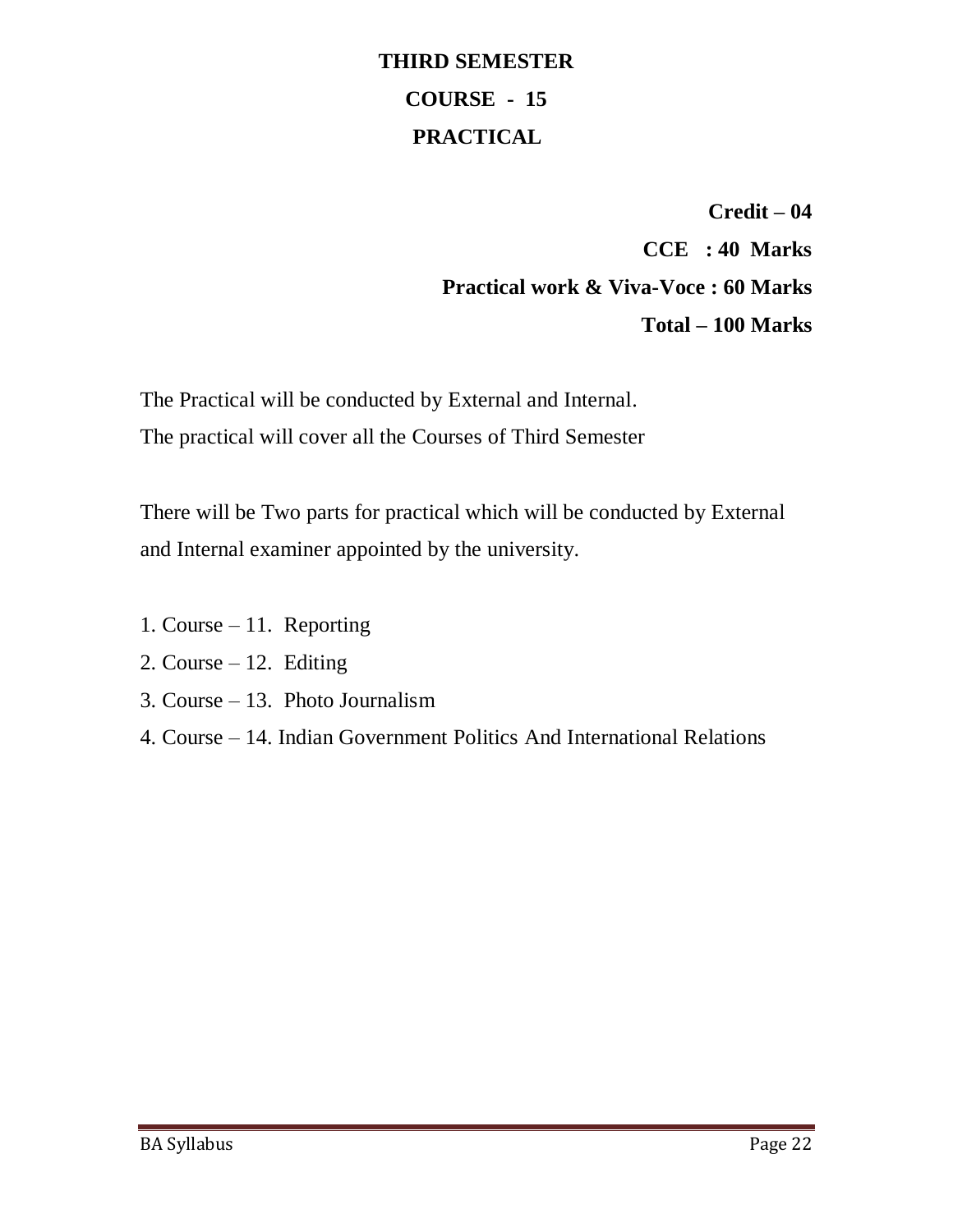# **Department of Communication Studies & Research Rani Durgavati University, Jabalpur**

### **B.A. (HONS) IN MASS COMMUNICATION**

#### **Semester IV**

#### **Syllabus**

There shall be five Courses in each semester, four theories and one practical. Each Course is divided in two components. **Component A and Component B.** Passing in each component shall be compulsory. Each theory Course will be divided in to Five Units. The students will be required to solve one question from each units. Details and marks are as following:

| Course    | Subject                                            | Credit | Theory | CCE | <b>Total Marks</b> |
|-----------|----------------------------------------------------|--------|--------|-----|--------------------|
| Course 16 | <b>Advance</b><br><b>Reporting</b>                 | 05     | 60     | 40  | 100                |
| Course 17 | <b>Advance</b><br><b>Editing</b>                   | 05     | 60     | 40  | 100                |
| Course 18 | Design &<br><b>Graphics</b>                        | 05     | 60     | 40  | 100                |
| Course 19 | <b>Indian</b><br>constitution<br>and media<br>law. | 05     | 60     | 40  | 100                |
| Course 20 | <b>Practical &amp;</b><br>Viva-voce                | 04     | 60     | 40  | 100                |
|           |                                                    | 24     | 300    | 200 | 500                |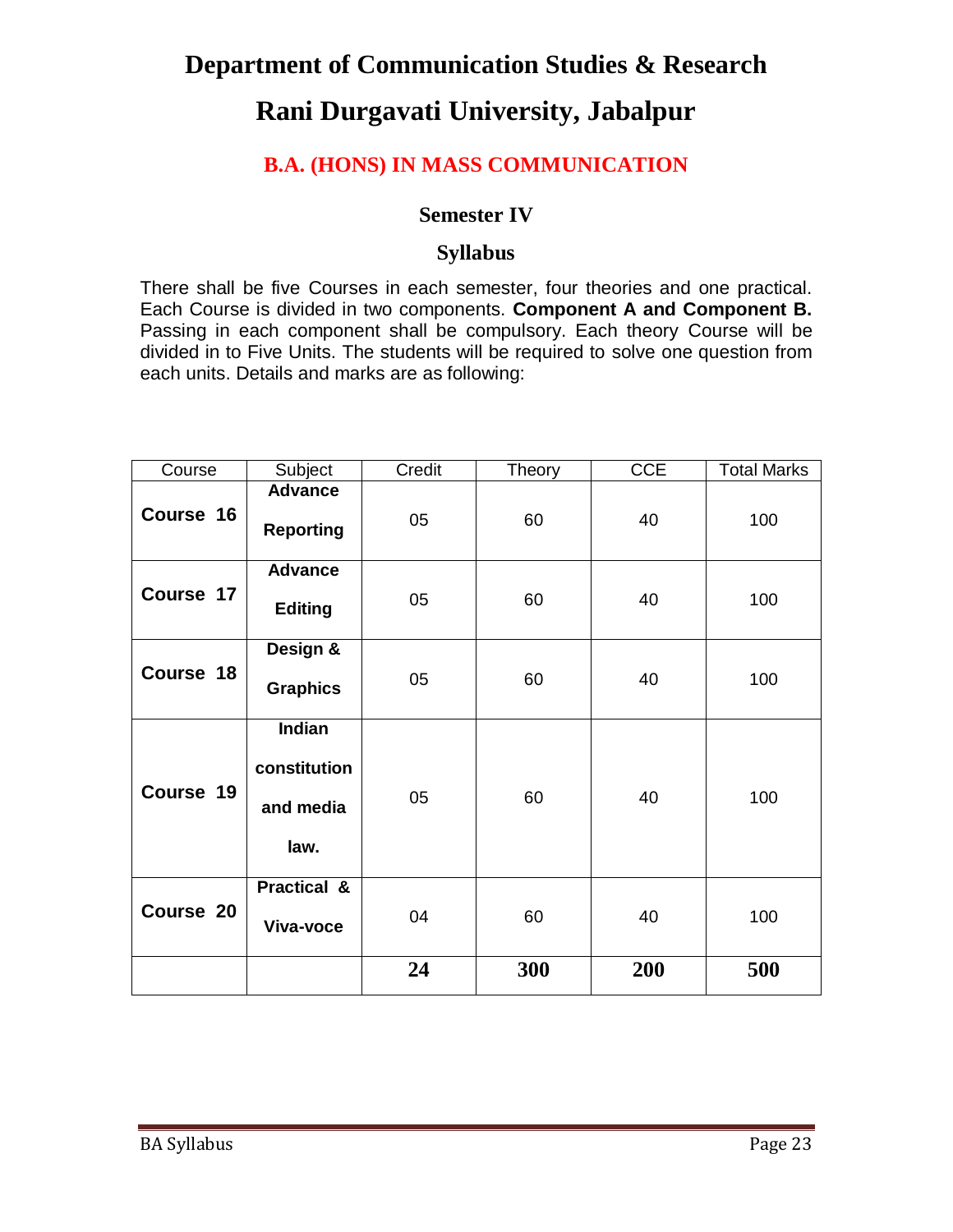#### **COMPONENT - B - CCE**

Marks

| 1. | Course - 16 | 1. Seminar   | 10 |
|----|-------------|--------------|----|
|    |             | 2. Unit Test | 10 |
|    |             | 3. Unit Test | 10 |
|    |             | 4. Unit Test | 10 |
|    |             |              |    |

#### **Total – 40**

Marks

2. Course - 17 1. Seminar 10 2. Unit Test 10 3. Unit Test 10<br>4. Unit Test 10 4. Unit Test

**Total – 40**

#### Marks

| Course - 18 | 1. Seminar   | 10 |
|-------------|--------------|----|
|             | 2. Unit Test | 10 |
|             | 3. Unit Test | 10 |
|             | 4. Unit Test | 10 |
|             |              |    |

**Total – 40**

#### Marks

| 4 | Course $-19$ | 1. Seminar   | 10. |
|---|--------------|--------------|-----|
|   |              | 2. Unit Test | 10  |
|   |              | 3. Unit Test | 10  |
|   |              | 4. Unit Test | 10  |

#### **Total – 40**

#### Marks

| Course - 20 | 1. Assignment in each Course | -30 |
|-------------|------------------------------|-----|
|             | 2. Field Visit               |     |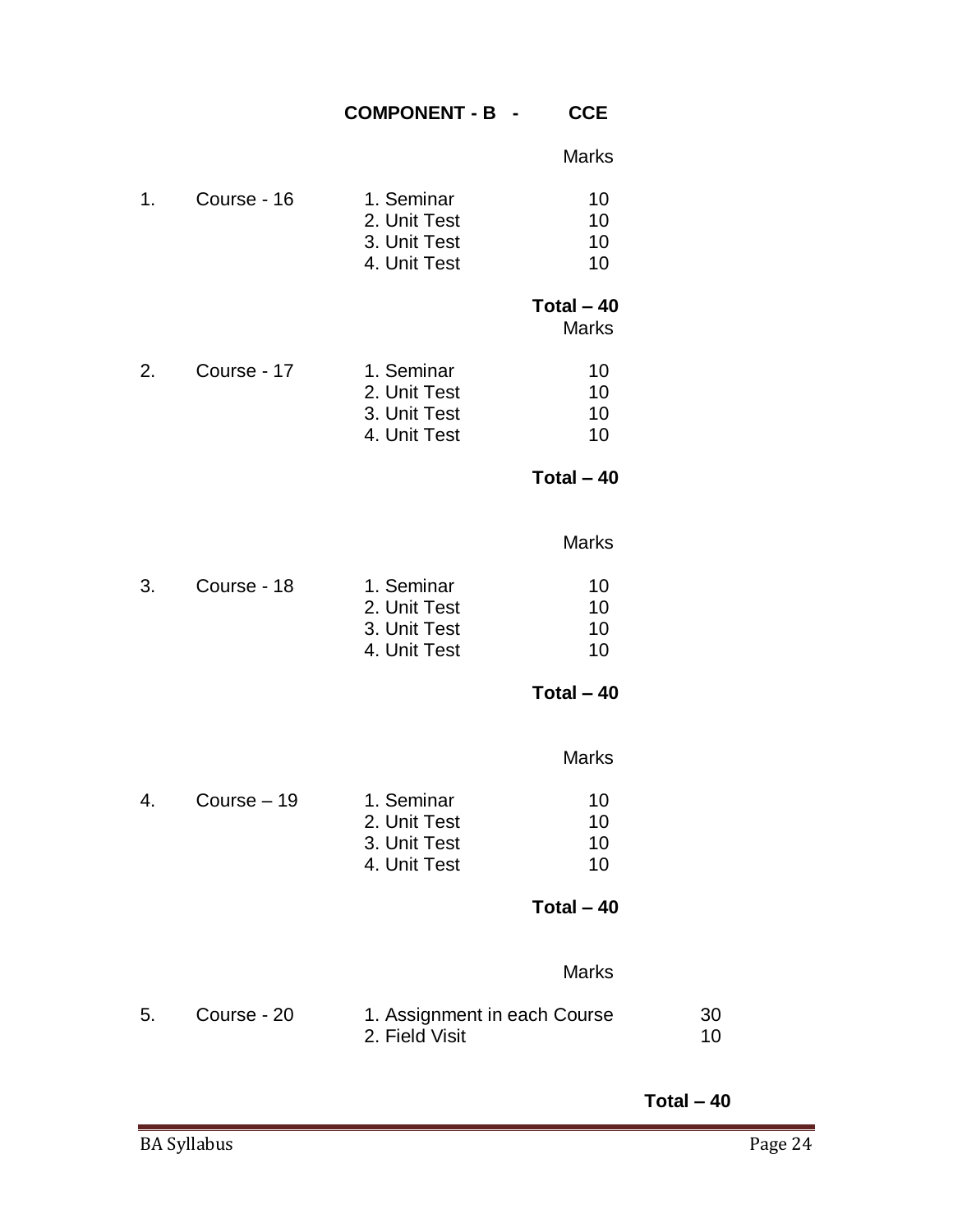# **B.A. Mass Communication Fourth Semester Course 16 Advance Reporting**

**Credit – 05 Marks- 60**

### **Unit 1**

\***Specialized reporting** : Interpretative, investigative, advocacy, covering sports, science and technology, economics and commerce.

### **Unit 2**

\*Rural reporting- agriculture practice, problems, policies, caste, community, rural relation. Development reporting, development Programmes,

implementation & impact, feedback, evaluation. Civic reporting- social, cultural, political, seminars, workshop.

### **Unit 3**

\*News Bureau : Functions of news bureau, special beats like embassies, ministries, public sector undertakings, national headquarters of political parties.

\*Parliamentary reporting **:** Coverage of the proceedings of Parliament and state legislature, municipal corporations and panchayats.

#### **Unit 4**

\*Book review, film review, TV programme & cultural reporting.

### **Unit 5**

\*News Agencies: Indian and Foreign news agencies

READING LIST

- 1. Professional Journalism-M.V.Kamath
- 2. The Complete Reporter-
- 3. Practice of Journalism (A guide to reporting and writing the News)
- 4. Reporting & Editing (k.m.srivastav)
- 5. Modern newspaper(F.W.Hodgson)
- 6. Editing (Thomas R.Berner)
- 7. Editing(George T.J.S.)
- 8. समाचार संपादन-प्रेमनाथ चतुर्वेदी
- 9. संपादन कला–डॉ. हरिमोहन
- 10.संपादन कला-डॉ. अर्जुन तिवारी
- 11.पत्रकारिता के विविध आयाम–डॉ. वेदप्रताप वैदिक
- 12 संपादन कला—कमल दीक्षित
- 13.संपादन कला–एन.सी. पंत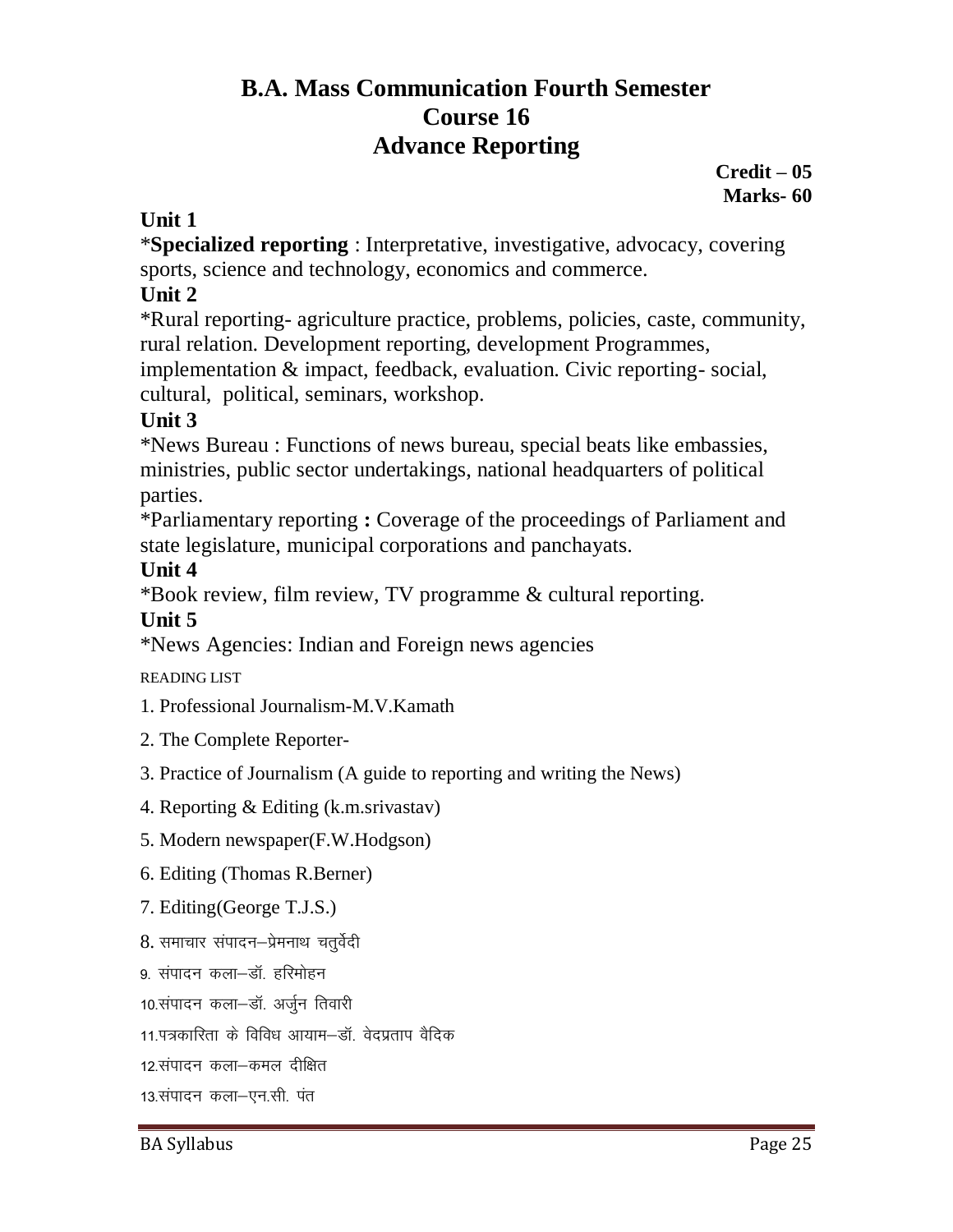# **Course 17 Advance Editing**

**Credit – 05 Marks- 60**

Unit 1

\*Rewriting the copy of mofussil correspondent, editing political and foreign copy.

Unit 2 \* Re-writing, page make-up and layout

Unit 3 \*Headlining- principles, types & techniques.

Unit 4

\*Photo editing, cropping, composition, colours, caption writing, placements of photographs, photo feature.

Unit 5

\*On line editing, word processing spell check, page makeup on computers.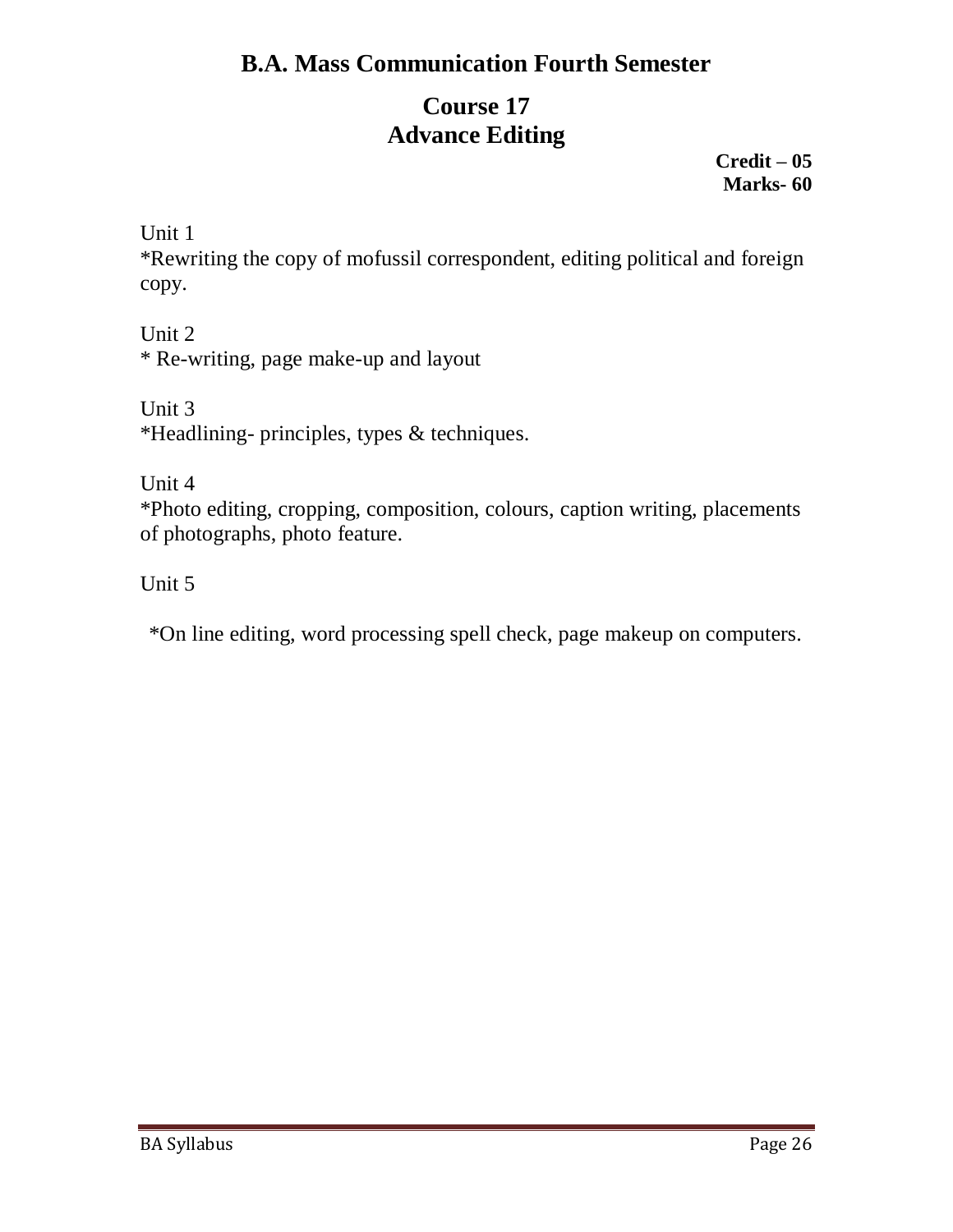# **Course 18**

# **DESIGN & GRAPHICS**

**Credit – 05 Marks- 60**

Unit 1 \*Brief History of Printing \*Difference between Daily/ Weekly/Fortnightly/Magazines & Newspaper

- (A) Style
- (B) Format.

Unit 2

\*A Brief History of Typography & Composition. \*Kinds of proofs: proof reading symbols, essential qualification of proofreader

Unit 3

\*A Brief History of Printing press & Process

\*Screen printing: organization and functions of printing department

Unit 4 \*Principles of design and lay out \*Photo editing \*Dummy page make-up \*Colours and their production aspects

Unit 5

\*Kinds of printing Courses \*Introduction to various types of print publications: Leaflets/ hand bills, booklets and books, folders, posters, brochures / souvenirs, posters. \*Assignments: wall newspaper, house magazines, editing and production of

Prayog, visit to Printing press.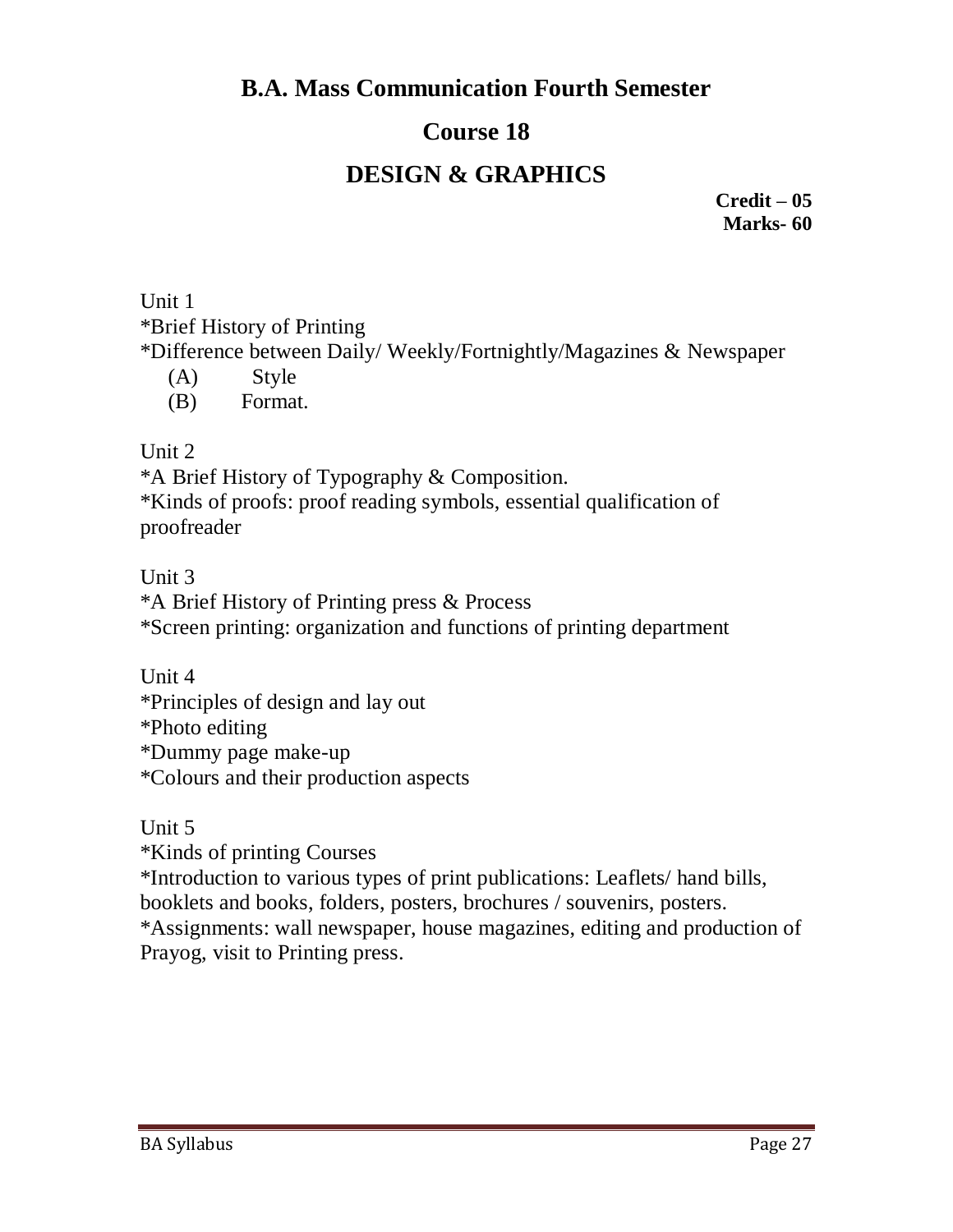# **Course 19**

# **INDIAN CONSTITUTION & MEDIA LAW**

**Credit – 05 Marks- 60**

Unit 1 \*Salient features of Indian constitution \*Fundamental Rights \*Fundamental duties.

Unit 2 \*Laws relating to the freedom & press \*Right to Information \*Cinematography Act

Unit 3 \*The working Journalists Act \*Press & Registration of Books Act \*Official Secrets Act.

Unit 4 \*Prasar Bharti \*Press Council \*Copyright Act.

Unit5 \*Code of Ethics \*Drug education & Youth \*Legal Awareness & Lok Adalat

Reading List The Press in India The Professional Journalism- John Houeneberg Journalist Ethics- P. K. Menon Freedom of Press, some recent Trends-प्रेस कानून और पत्रकारिता – डॉ. संजीव भानावत प्रेस विधि– एन के त्रिखा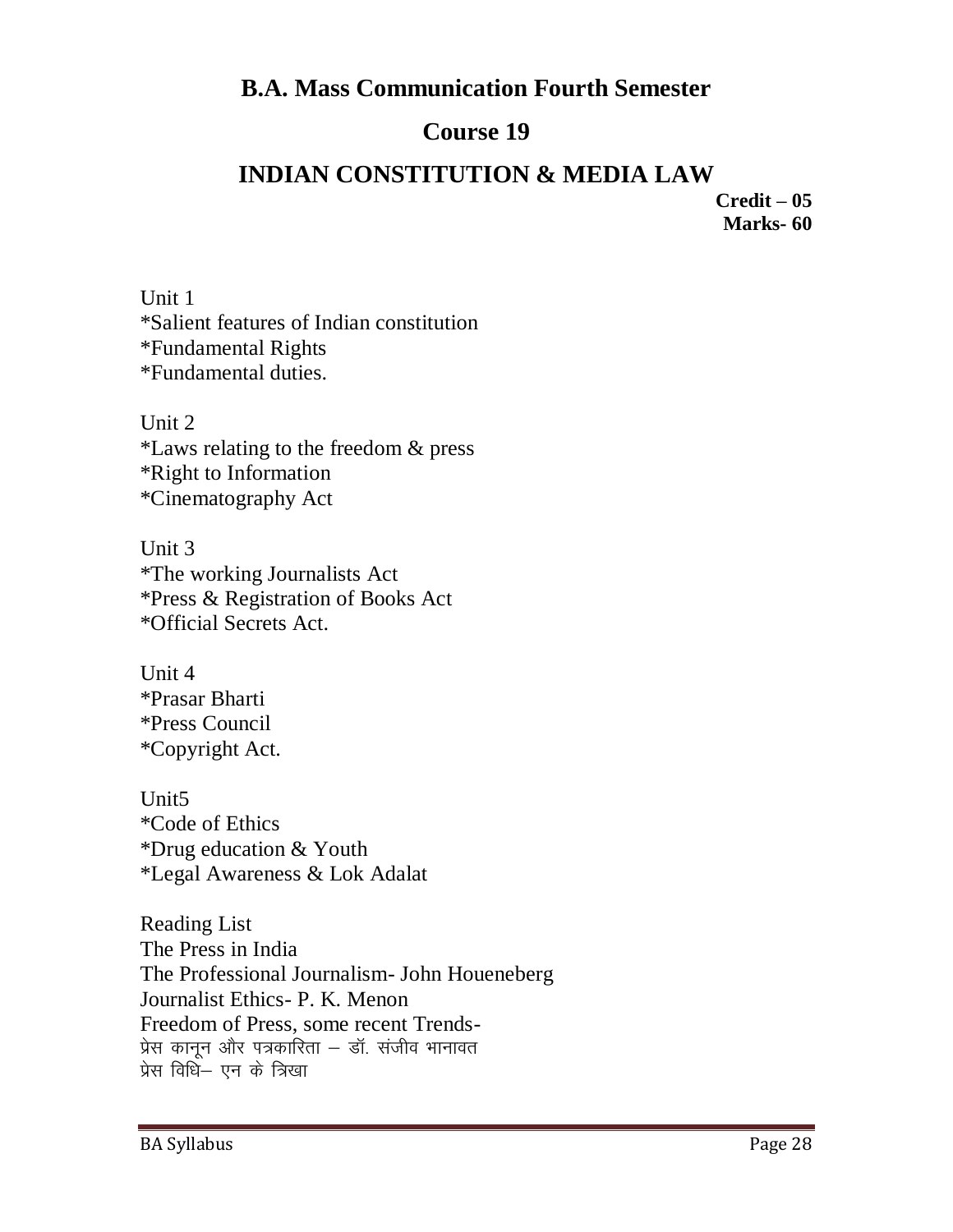#### **FOURTH SEMESTER COURSE - 20**

### **PRACTICAL**

**Credit – 04 CCE : 40 Marks Practical work & Viva-Voce : 60 Marks Total – 100 Marks**

The Practical will be conducted by External and Internal. The practical will cover all the Courses of Fourth Semester

There will be Two parts for practical which will be conducted by External and Internal examiner appointed by the university.

- 1. Course 16. Advance Reporting
- 2. Course 17. Advance Editing
- 3. Course 18. Desing & Graphics
- 4. Course 19. Indian Constitution And Media Law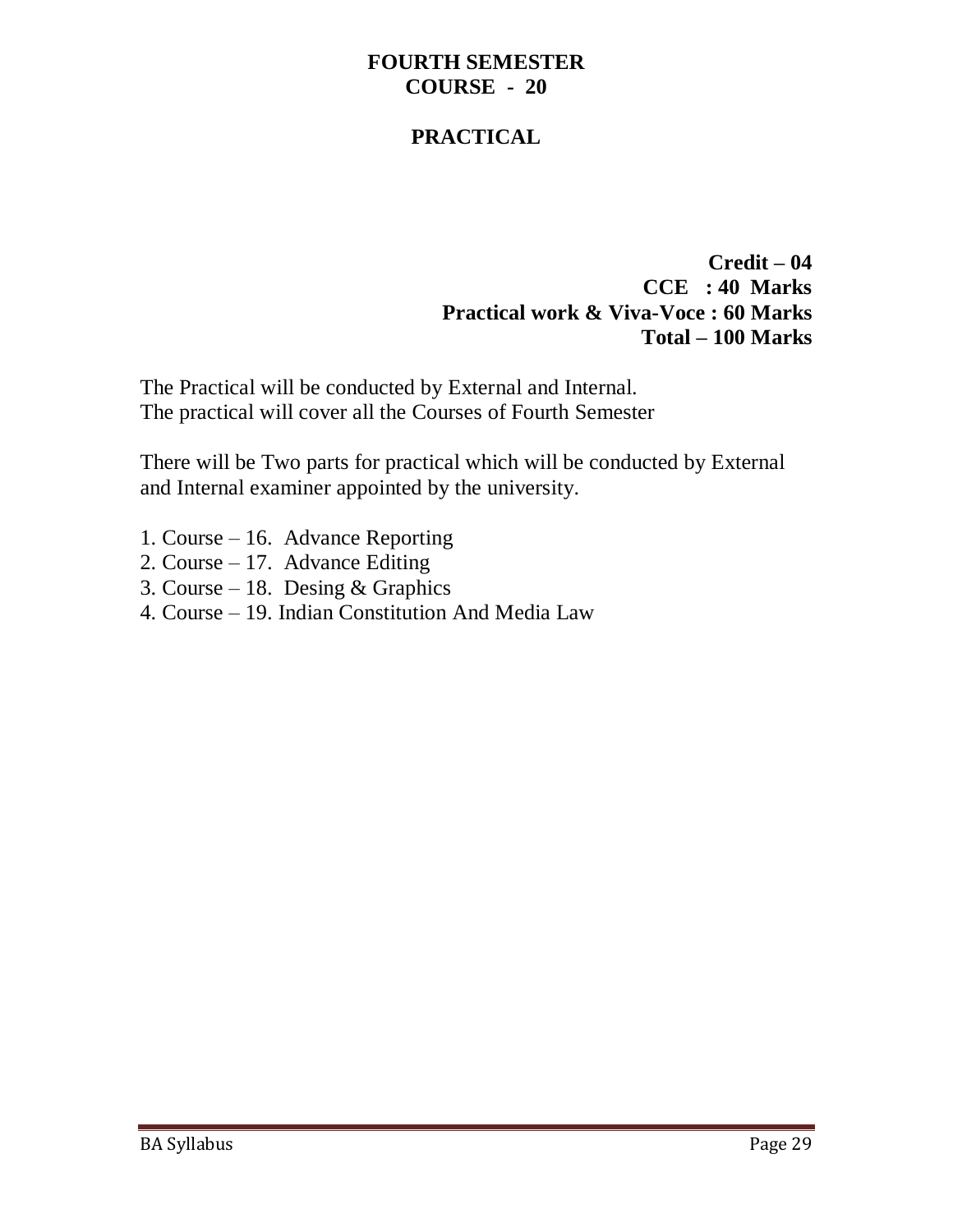# **Department of Communication Studies & Research Rani Durgavati University, Jabalpur**

### **B.A. (HONS) IN MASS COMMUNICATION**

#### **Semester V**

#### **Syllabus**

There shall be five Courses in each semester, four theories and one practical. Each Course is divided in two components. **Component A and Component B.** Passing in each component shall be compulsory. Each theory Course will be divided in to Five Units. The students will be required to solve one question from each units. Details and marks are as following:

| Course    | Subject                                                           | Credit | Theory | <b>CCE</b> | <b>Total Marks</b> |
|-----------|-------------------------------------------------------------------|--------|--------|------------|--------------------|
| Course 21 | <b>Advertising</b>                                                | 05     | 60     | 40         | 100                |
| Course 22 | <b>Public</b><br><b>Relation</b>                                  | 05     | 60     | 40         | 100                |
| Course 23 | <b>Current</b><br><b>Affairs</b>                                  | 05     | 60     | 40         | 100                |
| Course 24 | <b>Introduction</b><br>to Audio-<br><b>Visual</b><br><b>Media</b> | 05     | 60     | 40         | 100                |
| Course 25 | <b>Practical &amp;</b><br><b>Viva-Voce</b>                        | 04     | 60     | 40         | 100                |
|           |                                                                   | 24     | 300    | 200        | 500                |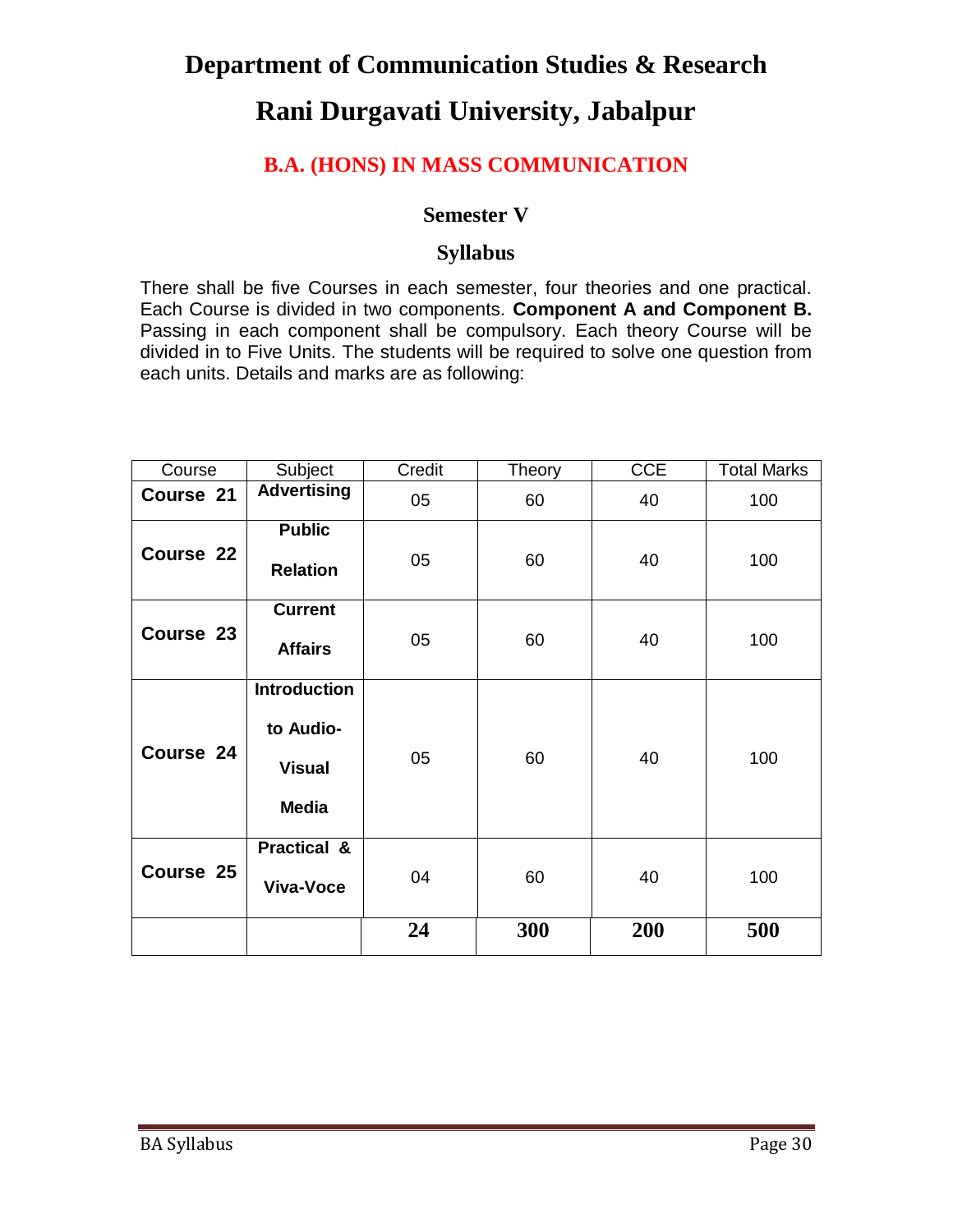#### **COMPONENT - B - CCE**

|  | Marks |
|--|-------|
|  |       |

| 1. | Course - 21 | 1. Seminar<br>2. Unit Test<br>3. Unit Test<br>4. Unit Test | 10<br>10<br>10<br>10        |          |
|----|-------------|------------------------------------------------------------|-----------------------------|----------|
|    |             |                                                            | Total $-40$<br><b>Marks</b> |          |
| 2. | Course - 22 | 1. Seminar<br>2. Unit Test<br>3. Unit Test<br>4. Unit Test | 10<br>10<br>10<br>10        |          |
|    |             |                                                            | Total $-40$                 |          |
|    |             |                                                            | <b>Marks</b>                |          |
| 3. | Course - 23 | 1. Seminar<br>2. Unit Test<br>3. Unit Test<br>4. Unit Test | 10<br>10<br>10<br>10        |          |
|    |             |                                                            | Total $-40$                 |          |
|    |             |                                                            | <b>Marks</b>                |          |
| 4. | Course - 24 | 1. Seminar<br>2. Unit Test<br>3. Unit Test<br>4. Unit Test | 10<br>10<br>10<br>10        |          |
|    |             |                                                            | Total $-40$                 |          |
|    |             |                                                            | <b>Marks</b>                |          |
| 5. | Course - 25 | 1. Assignment in each Course<br>2. Field Visit             |                             | 30<br>10 |

**Total – 40**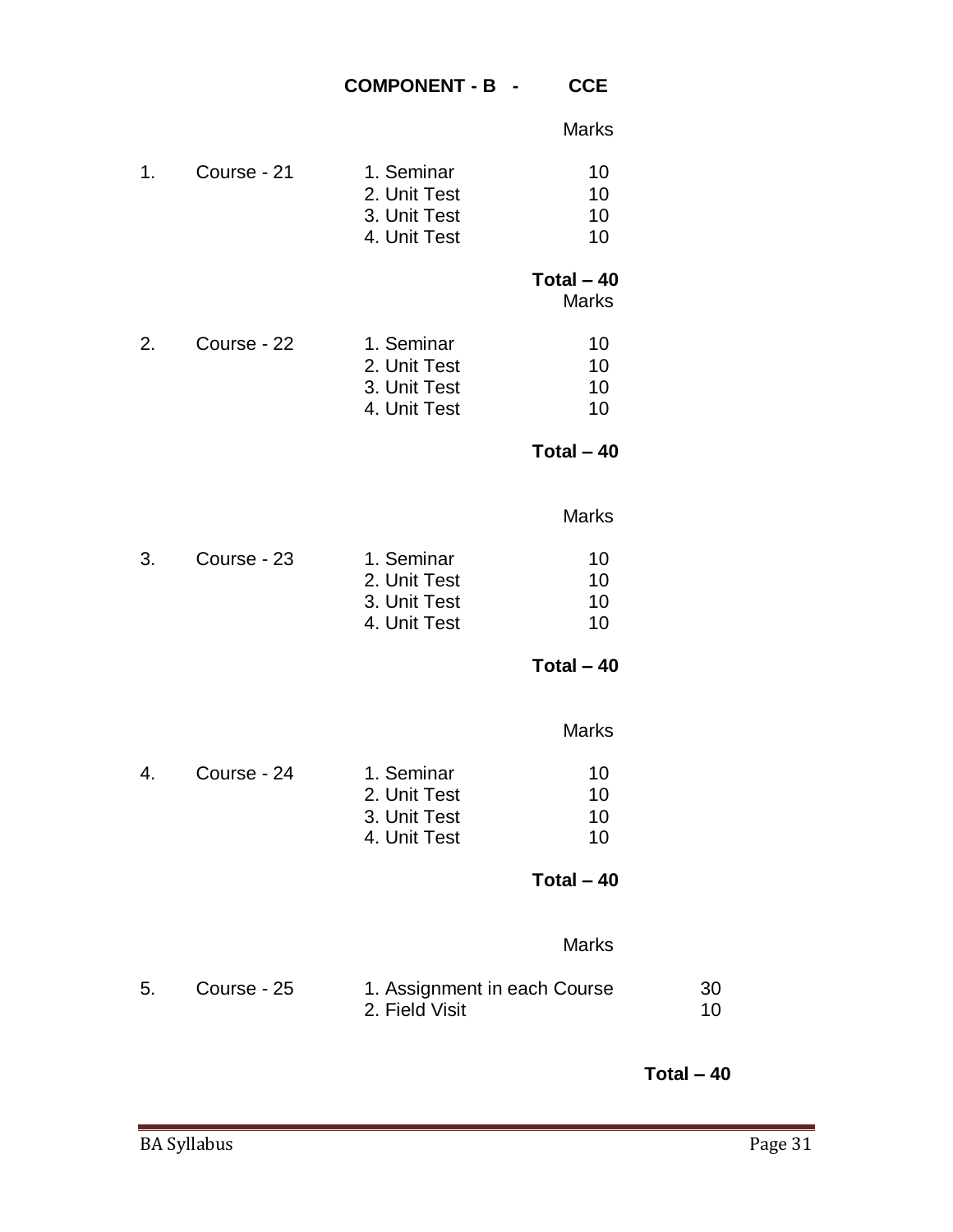# Course 21

# Advertising

**Credit – 05 Marks- 60**

### **Unit 1**

\*Advertising design - Importance of Trend. Vocabulary. Basic Principles.

# **Unit 2**

\*Product advertising - Advertising strategies: appeals. Advertising spiral. Market and its segmentation, sales promotion

# **Unit 3**

\*Advertising Campaign - The Concept. As Marketing Tool. Definition.

Types and

\*General objectives. concept of scheduling.

# **Unit 4**

\*Advertising Testing: Importance. Concept of Pre-testing. Post Testing. \*Some Testing Methods.

\*Ethics of Advertising: Need, Essence of Code \*Ethics: Issues related to Ethics and Code.

Unit 5

\*Advertising Agency: Structure & function, Media Selection- Newspaper, Magazines, Radio, Television, Media Budget, Role of account Executive.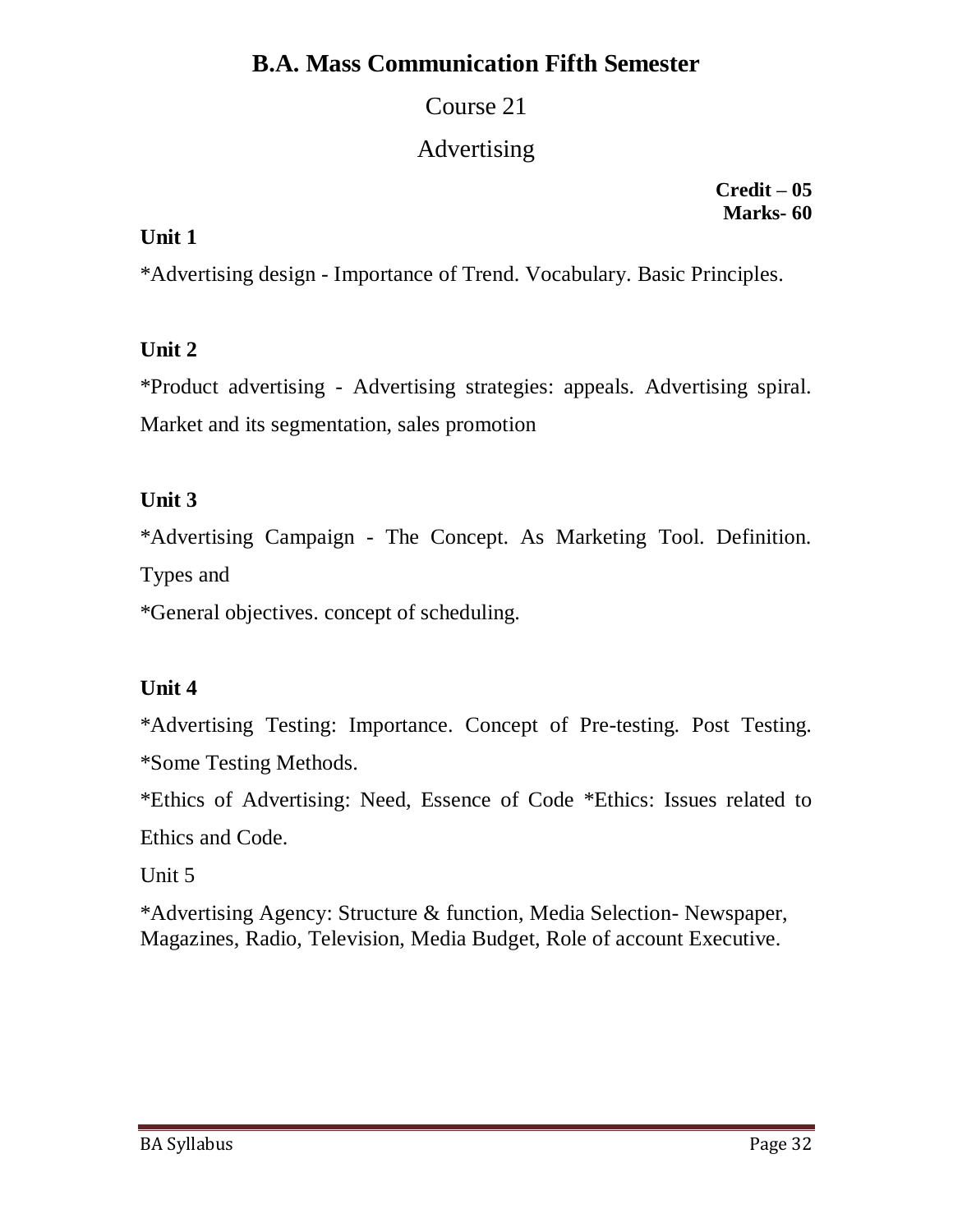# Course 22 PUBLIC RELATIONS

**Credit – 05 Marks- 60**

Unit 1 \*Definition of Public relations \*Nature, Characteristics of Public relations \*Objectives and functions of Public relations \*History of Public relations

Unit 2

\*Importance and scope of Public relations \*Concepts of Internal & External Public \*Tools of Public relations

Unit 3

\*Media Relations

\*Difference between public relations, Advertising, publicity, propaganda \* Public relations Campaign.

Unit 4

\* Public relations Process: Research, Planning, Communication and Evaluation

\* Public relations Publicity, Public relations Advertising \*PRO: Qualities & Duties.

Unit 5

\* Public relations Transfer process.

\* Making of Public relations Advertisement.

\* Making of Corporate or Institutional Advertisement.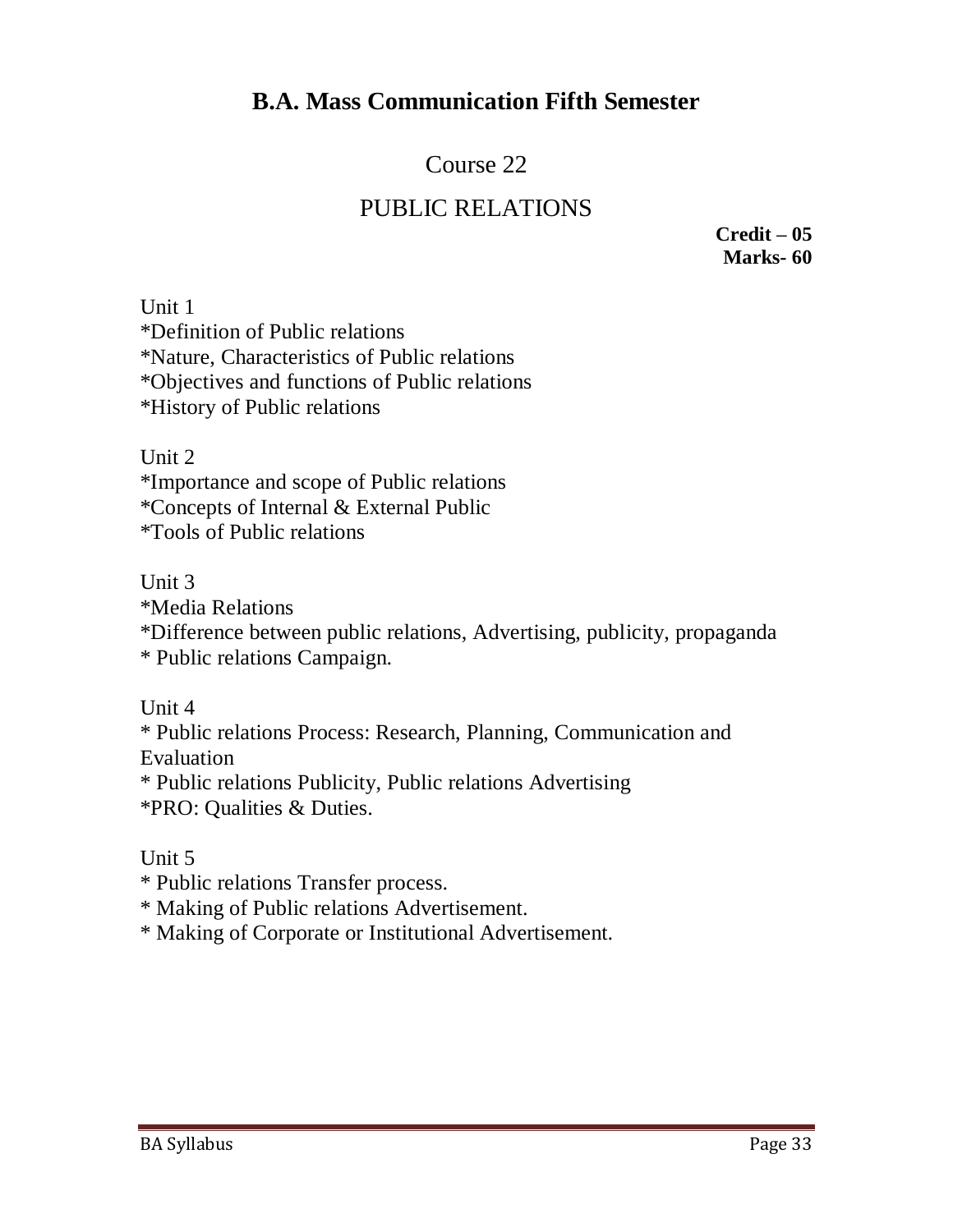Course 23

# CURRENT AFFAIRS

**Credit – 05 Marks- 60**

Unit 1 \*Current local Issues

Unit 2 \*Current Provincial Issues

Unit 3

\*Current National Affairs

Unit 4

\*Current Inter Provincial Issues

Unit 5

\*Current International Issues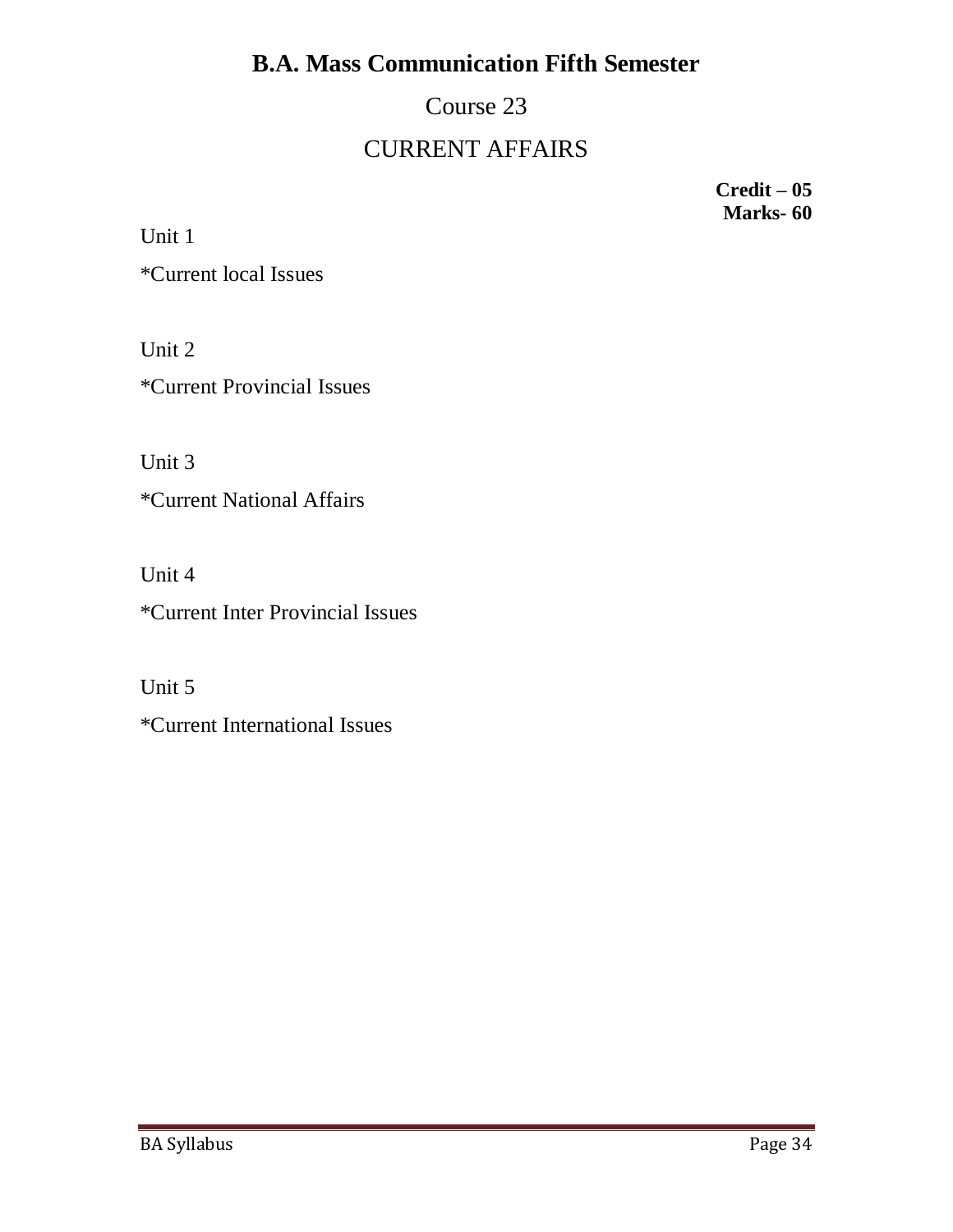# Course 24

# INTRODUCTION TO AUDIO-VISUAL MEDIA

**Credit – 05 Marks- 60**

| Unit 1                                          |
|-------------------------------------------------|
| * Radio: as a medium of mass communication      |
| *Characteristics                                |
| *Ownership, Listener ship                       |
| <i>*</i> Types of Microphone $\&$ its Placement |
| Unit 2                                          |
| * Layout of Radio studio & its Acoustics        |
| *Voice Modulation                               |
| *Mixers                                         |
| *Sound Editing software (Nuendo, Sound forge)   |
| Unit 3                                          |
| *Television: As a medium of mass communication  |
| *Camera & its part & mounting devices           |
| <i>*</i> Television Language & Grammar          |
| *Frame size                                     |
| <i>*Types of shots</i>                          |
| <i>*</i> Composition                            |
| <i><b>*Television Production Process</b></i>    |
| Unit 4                                          |
| *Lighting: Types of Lighting                    |
| *Directional light, diffused light              |
| <i>*</i> Controlling lights                     |
| *Lighting Techniques                            |
| <i>*Three Pointing lighting</i>                 |
| *Four Pointing lighting                         |
| *Concept of Imaginary Line                      |
| Unit 5                                          |

\*Equipment Layout in TV studio Chroma Key, Microphones, Vision Mixers \*Principles of Editing \*Types of cuts & Continuity \*Video Editing Software (Adobe Premiere Pro)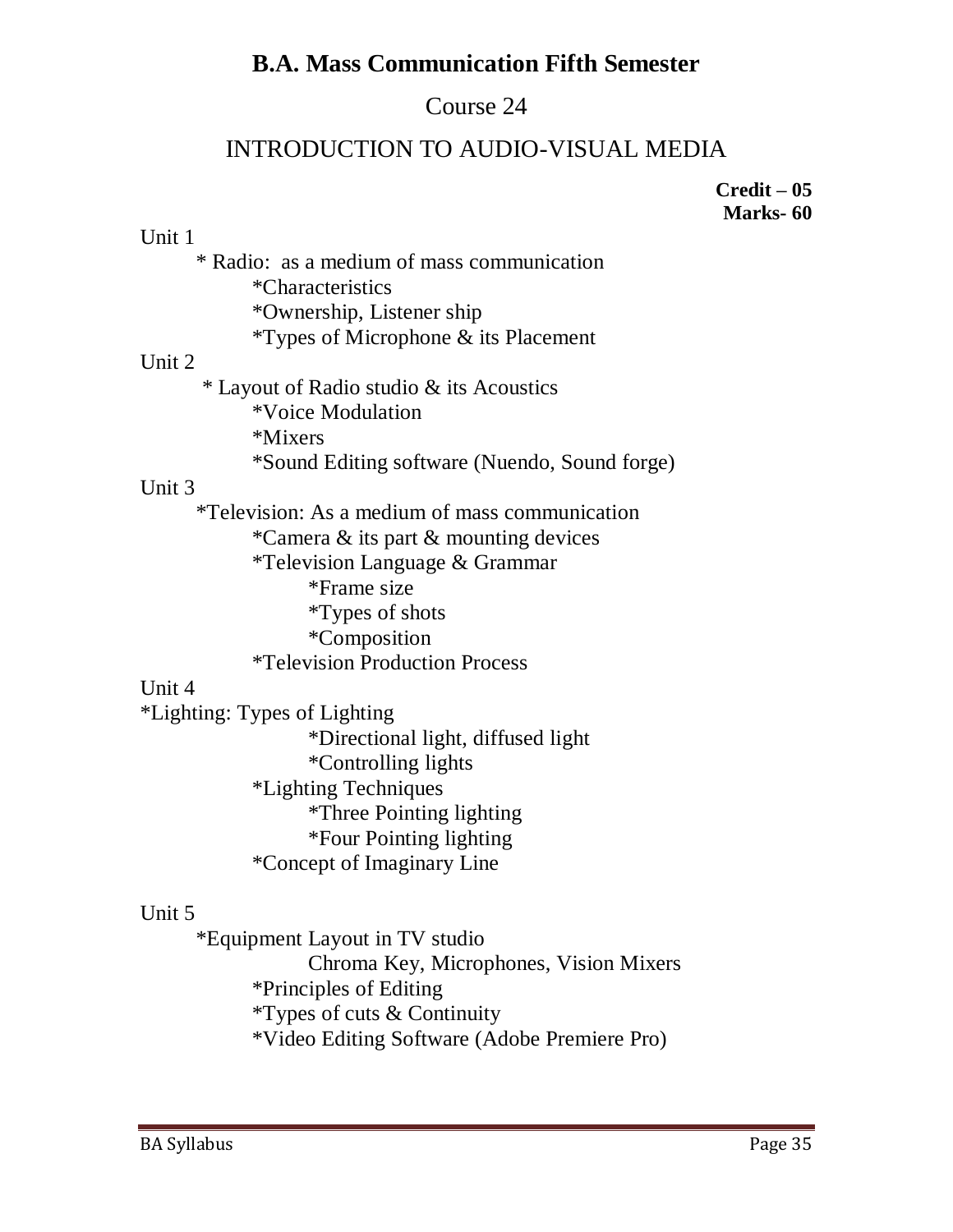#### **FIFTH SEMESTER COURSE - 25**

#### **PRACTICAL**

**Credit – 04 CCE : 40 Marks Practical work & Viva-Voce: 60 Marks Total – 100 Marks**

The Practical will be conducted by External and Internal. The practical will cover all the Courses of Fifth Semester

There will be Two parts for practical which will be conducted by External and Internal examiner appointed by the university.

- 1. Course 21. Advertising
- 2. Course 22. Public Relation
- 3. Course 23. Current Affairs
- 4. Course 24. Introduction to Audio- Visual Media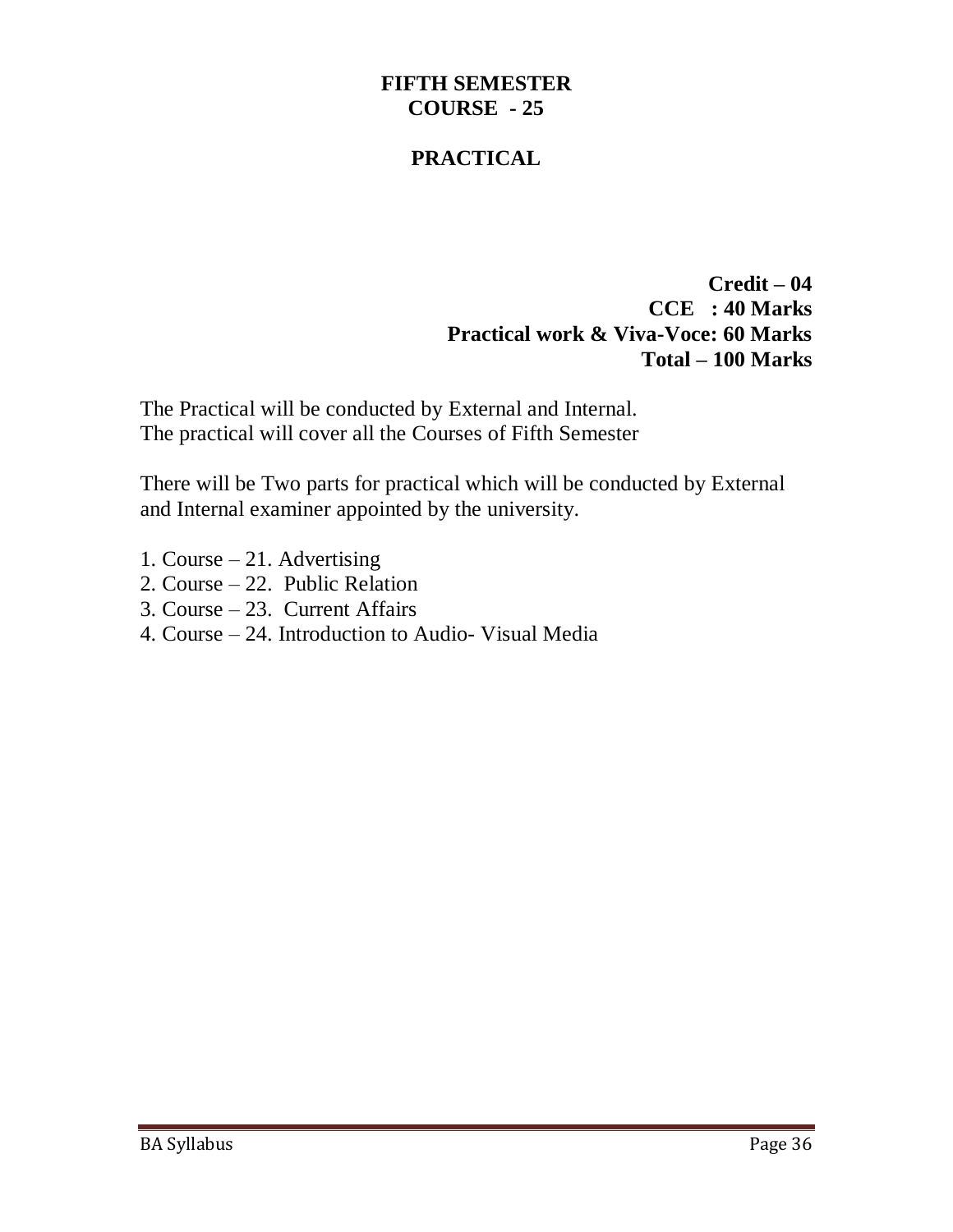# **Department of Communication Studies & Research Rani Durgavati University, Jabalpur**

### **B.A. (HONS) IN MASS COMMUNICATION**

#### **Semester VI**

#### **Syllabus**

There shall be five Courses in each semester, four theories and one practical. Each Course is divided in two components. **Component A and Component B.** Passing in each component shall be compulsory. Each theory Course will be divided in to Five Units. The students will be required to solve one question from each units. Details and marks are as following:

| Course              | Subject                                          | Credit | Theory | <b>CCE</b> | <b>Total Marks</b> |
|---------------------|--------------------------------------------------|--------|--------|------------|--------------------|
| <b>Course</b><br>26 | <b>Development</b><br>communication.             | 05     | 60     | 40         | 100                |
| <b>Course</b><br>27 | Film journalism.                                 | 05     | 60     | 40         | 100                |
| <b>Course</b><br>28 | <b>Editorial &amp;</b><br><b>Feature Writing</b> | 05     | 60     | 40         | 100                |
| <b>Course</b><br>29 | <b>Newspaper</b><br>management.                  | 05     | 60     | 40         | 100                |
| <b>Course</b><br>30 | <b>Practical &amp;</b><br>Viva- voce             | 04     | 60     | 40         | 100                |
|                     |                                                  | 24     | 300    | 200        | 500                |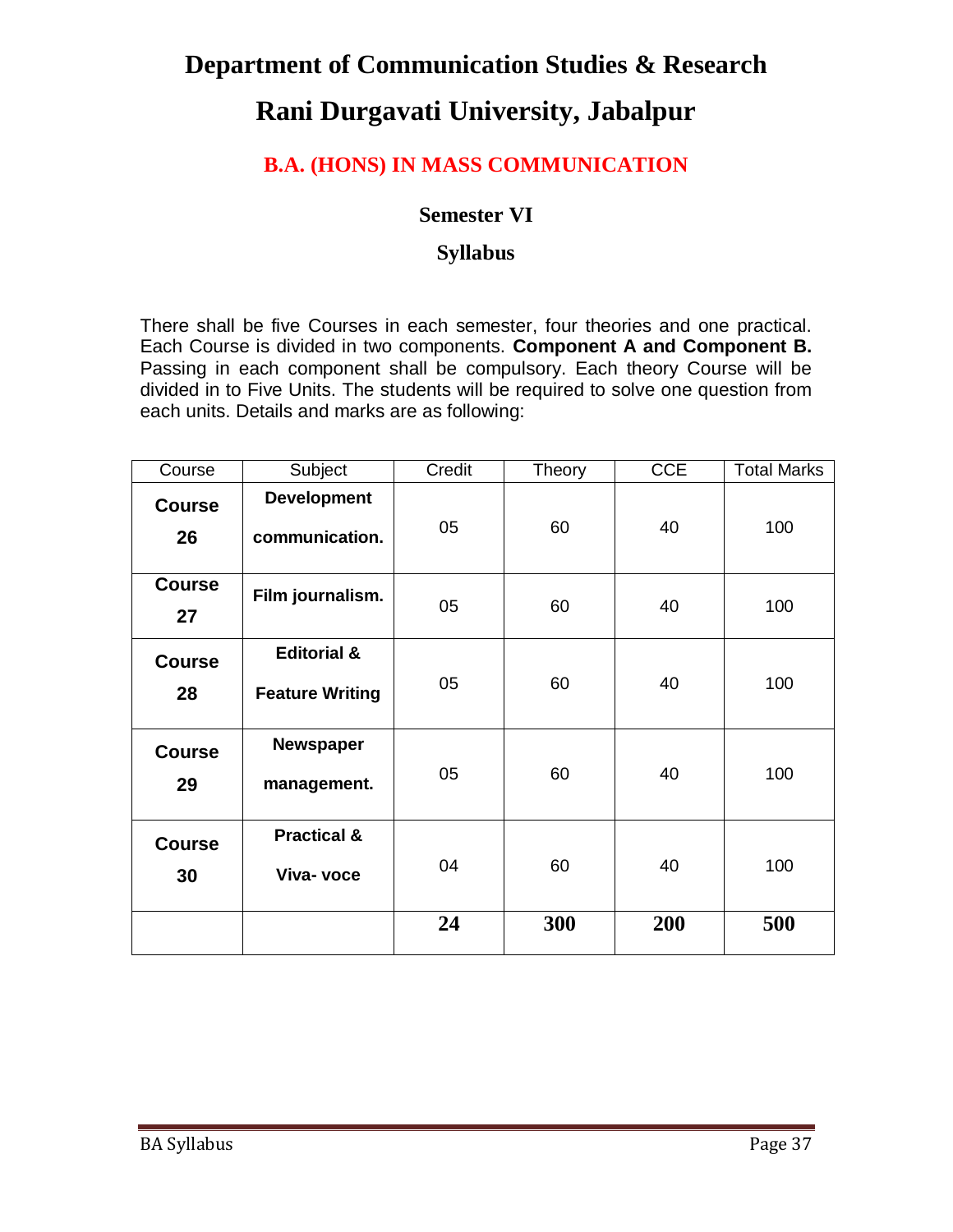|    |             |                                                            | <b>Marks</b>                |          |
|----|-------------|------------------------------------------------------------|-----------------------------|----------|
| 1. | Course - 26 | 1. Seminar<br>2. Unit Test<br>3. Unit Test<br>4. Unit Test | 10<br>10<br>10<br>10        |          |
|    |             |                                                            | Total $-40$<br><b>Marks</b> |          |
| 2. | Course - 27 | 1. Seminar<br>2. Unit Test<br>3. Unit Test<br>4. Unit Test | 10<br>10<br>10<br>10        |          |
|    |             |                                                            | Total $-40$                 |          |
|    |             |                                                            | <b>Marks</b>                |          |
| 3. | Course - 28 | 1. Seminar<br>2. Unit Test<br>3. Unit Test<br>4. Unit Test | 10<br>10<br>10<br>10        |          |
|    |             |                                                            | Total $-40$                 |          |
|    |             |                                                            | <b>Marks</b>                |          |
| 4. | Course - 29 | 1. Seminar<br>2. Unit Test<br>3. Unit Test<br>4. Unit Test | 10<br>10<br>10<br>10        |          |
|    |             |                                                            | Total $-40$                 |          |
|    |             |                                                            | <b>Marks</b>                |          |
| 5. | Course - 30 | 1. Assignment in each Course<br>2. Field Visit             |                             | 30<br>10 |

**Total – 40**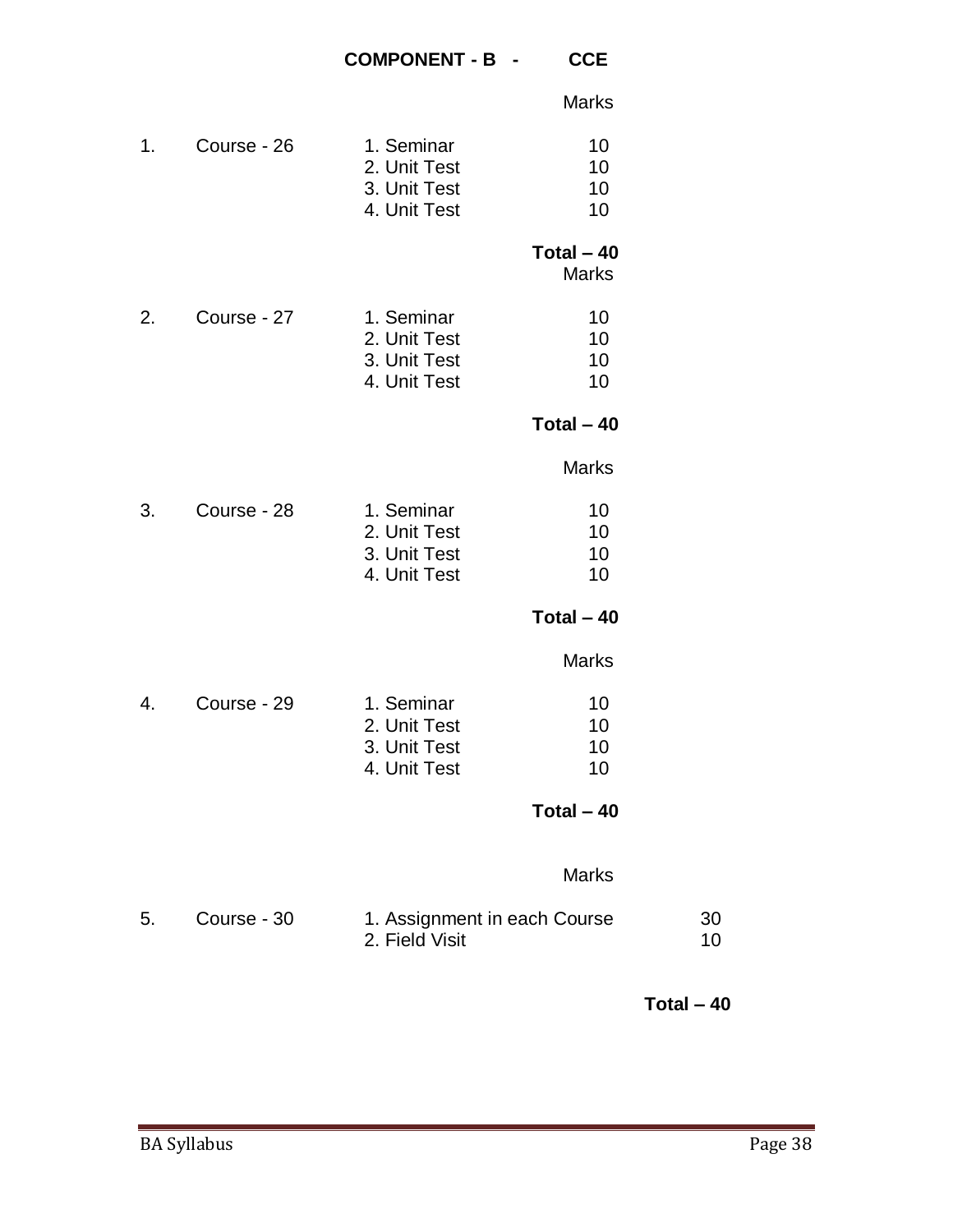# **Course 26**

# **DEVELOPMENT COMMUNICATION**

**Credit – 05 Marks- 60**

Unit 1

\* Concept of development

\* Development Indicators

\* Approaches to development

\* Problems of development

\* Development Policy and Planning

### Unit 2

\* Development Journalism: concept & relevance

\* Development communication: Meaning

\* Strategies in development communication

Unit 3

\* Social, cultural and economic barriers of development communication

\* Use of media and inter-personal communication

Unit 4

\*Traditional media \* Awareness in Tribal & weaker sections

Unit 5

\*Areas of rural journalism: health, agriculture, Panchayati raj, Population \* Campaigns and their evaluation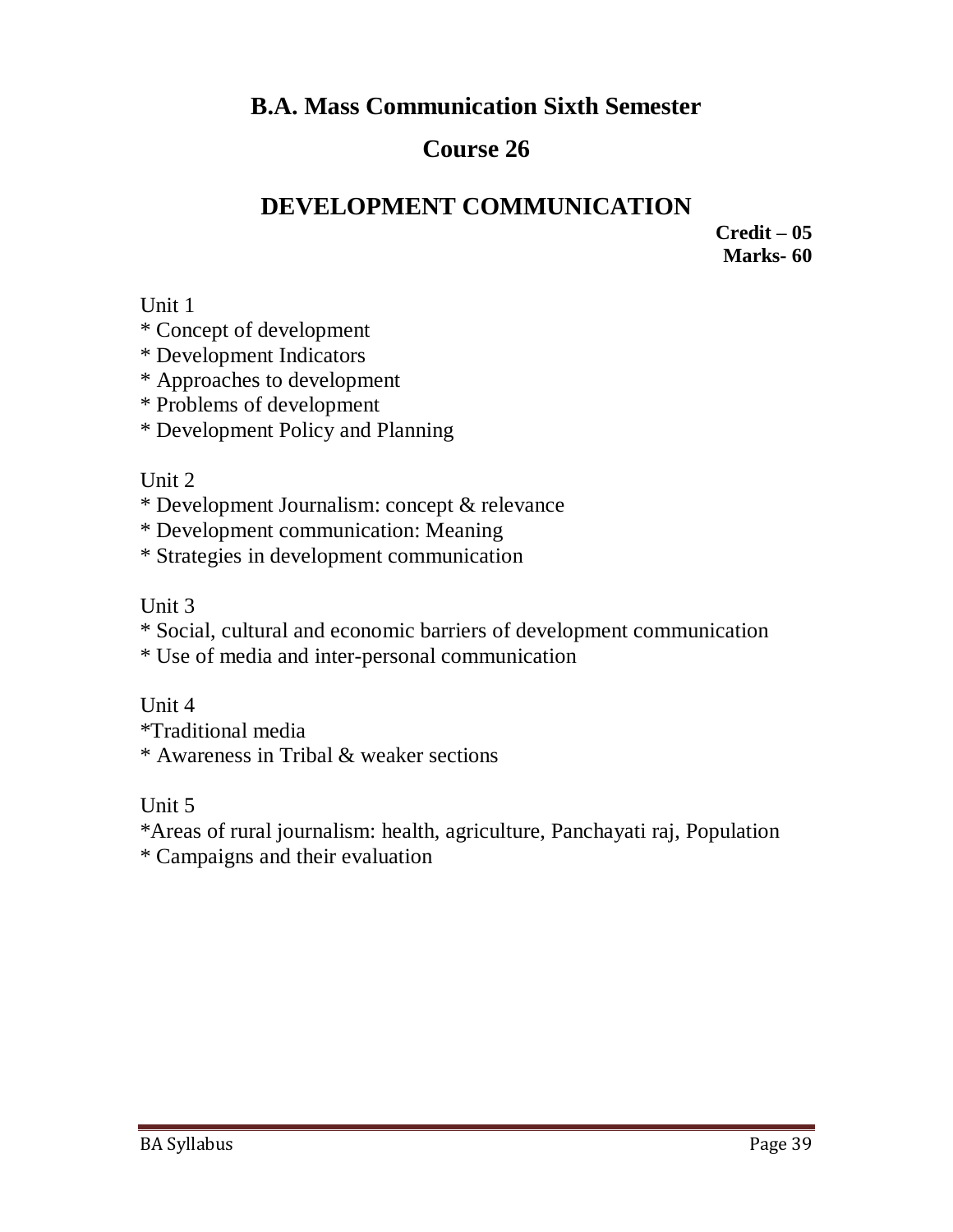# Course 27

# FILM JOURNALISM

**Credit – 05 Marks- 60**

Unit 1

The birth of cinema

\* Lumier brother's package

\* The Grand father of Indian cinema: Dada Saheb Phalke

\* The silent era (1896-1930)

\* The talkie era and decade wise trend up to 1990

\* The new trends in Indian cinema (1991-2007)

Unit 2

The brief study and analysis of trend setter film directors

 $\bullet$  V Shantaram  $\bullet$  Sohrab Modi $\bullet$  Mehboob Khan  $\bullet$  Vijay Bhatt  $\bullet$  Wadia brothers  $\bullet$  Raj Kapoor  $\bullet$  Gurudutt  $\bullet$  Bimal Roy  $\bullet$  Satyajit Ray  $\bullet$  B. R. Chopra • Yash Chopra • Hrishikesh Mukherjee • Chetan Anand • Basu Chaterjee ● Sai Paranjape ● Guljar ● Basu Bhattacharya ● Mahesh Bhatt  $\bullet$  Ramesh Sippy $\bullet$  Shyam Benegal  $\bullet$  Ketan Mehta $\bullet$  Govind Nihlani  $\bullet$  Suraj Barjatya  $\bullet$  Vidhu Vinod Chopra $\bullet$  J P Dutta $\bullet$  Sanjay Leela Bhansali ● Ramgopal Verma ● Karan Jojar ● Aditya Chopra ● Raj kumar santoshi  $\bullet$  Rakesh Mehra  $\bullet$  Rj kumar Hirani

Unit 3

Film as an art

\* Film and painting

\* Film and theatre

\* Film and literature

\* Film and music

\* Film and its kinds of nature

Unit 4

\* Film language and grammar

(A)Shot, scene & cut,

(B)Camera Distance,

(C) Camera Angles,

(D)Camera movements

(E) Lighting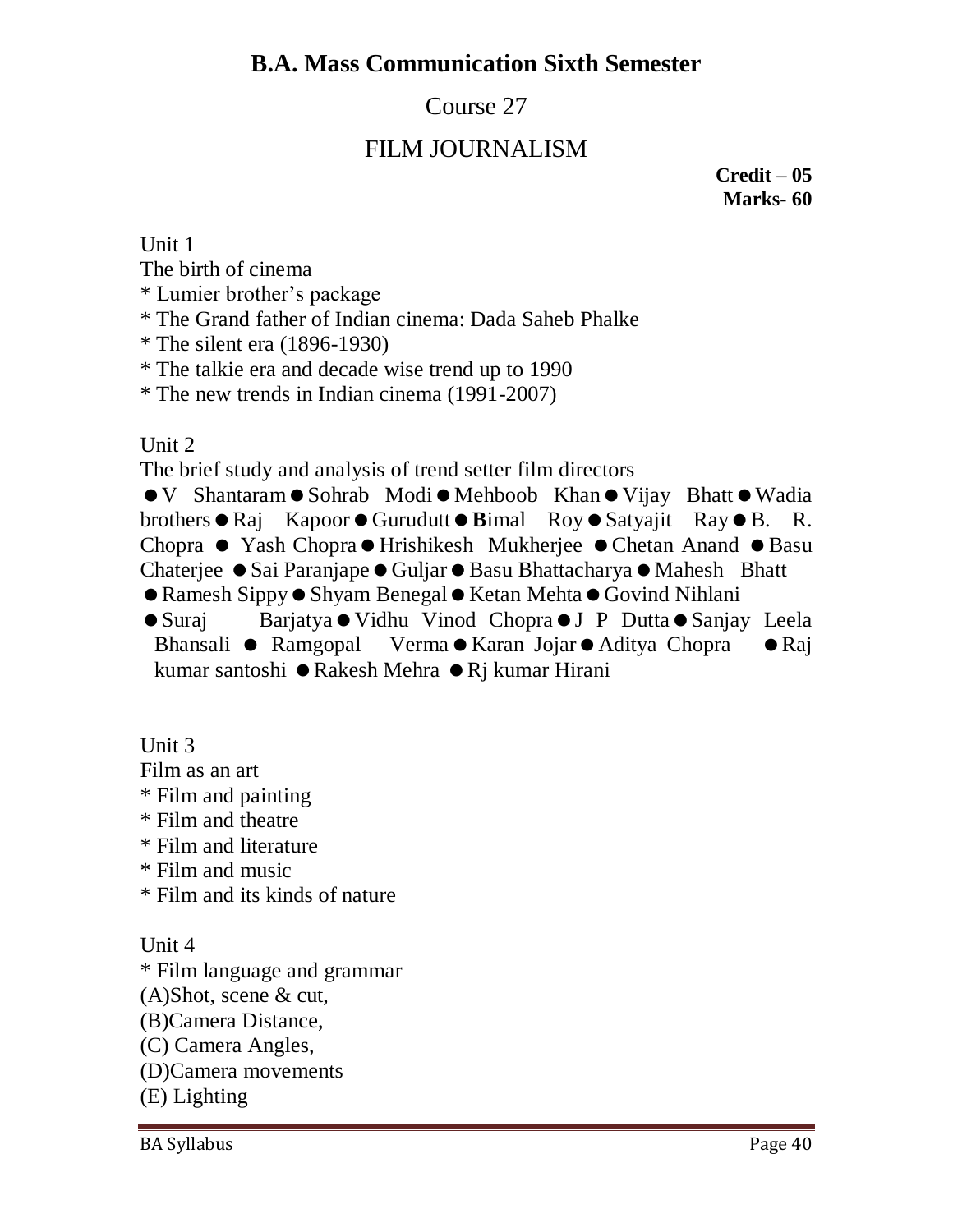- (F) Sound in films
- (G) Film Editing devices
- \* Film institutions in India
- \* Film festivals (National and International)
- \* Film awards
- \* Film censorships

### Unit 5

Detail study of following films as text - films

- Pinjra: V Shantaram
- Boot Polish: Raj Kapoor
- Kagaj Ke Phool: Gurudutt
- Bandini : Bimal Roy
- Jalsa Ghar : Satyajit Ray
- Grih Pravesh : Basu Bhattacharya
- Buniyaad Serial: Ramesh Sippy
- Hunterwali: Wadia Bros.
- Ram Rajya: Vijay Bhatt
- Mother India: Mehboob Khan
- Anupma: Hrishikesh Mukherji
- Machis: Gulzar
- Shoukeen: Basu Chatterji
- Jakham: Mahesh Bhatt
- Bhumika: Shyam Benegal
- Aakrosh: Govind Nihlani
- Silsila: Yash Chopra
- 36 Chourngi lane: Aparna sen
- Katha: Sai Paranjpe
- Mirch Masala: Shyam Benegal
- Vivah: Suraj Badjatya
- Eklaya:V. Vinod Chopra
- Border:J.P.Dutta
- Sawariya:Sanjay Leela Bhansali
- Kank: Kran Johar
- Satya: Ram Gopal Verma
- Halla Bole: R Santoshi
- DDLJ: Aditya Chopra
- Chak de India: Shamit Amin

Economics of Indian cinema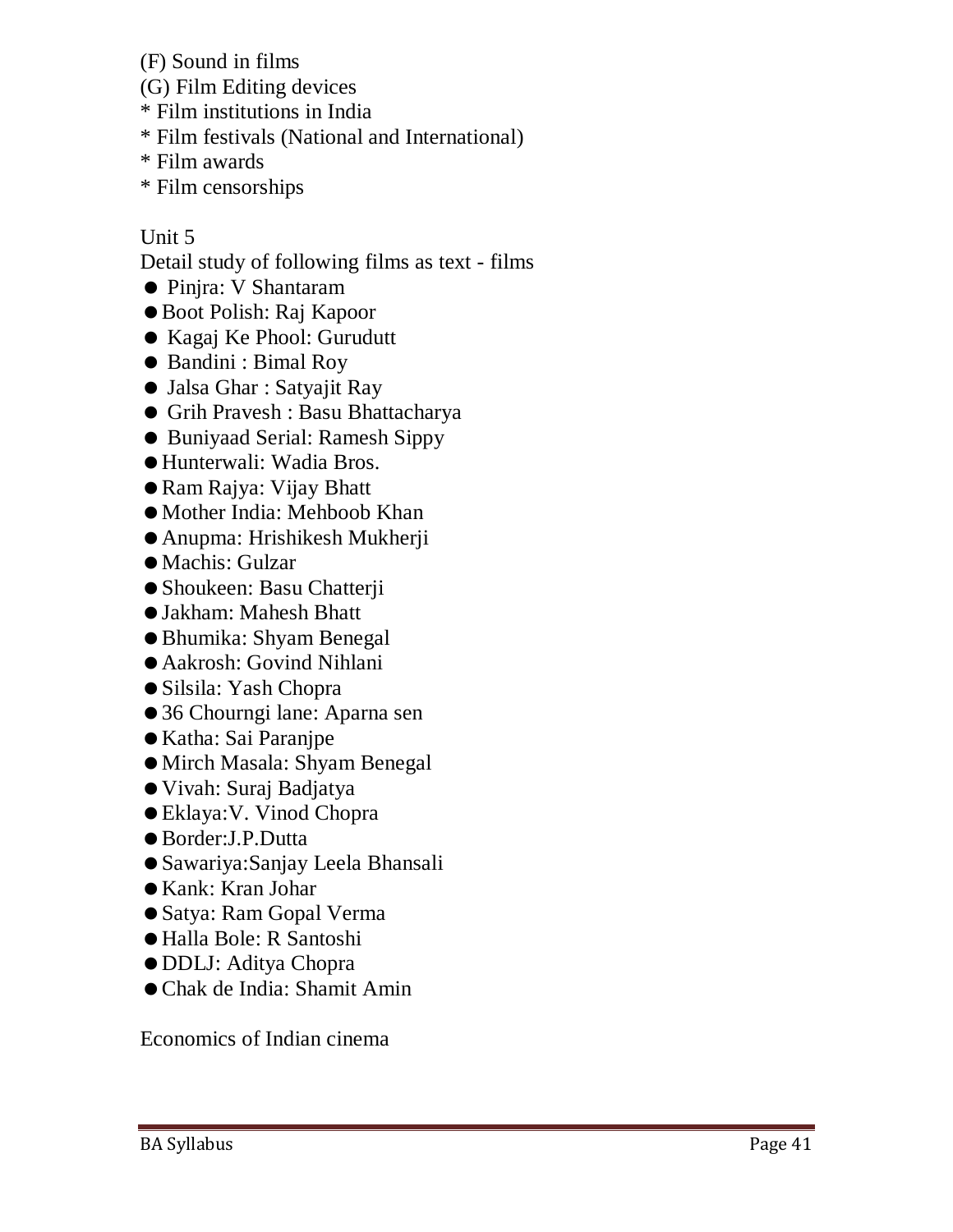# Course 28

## EDITORIAL & FEATURE WRITING

**Credit – 05 Marks- 60**

Unit 1 \* The Editorial Page: Its Importance \* Main Contents of Editorial page \* Editorial Policies. Unit 2 \*Definition of Editorial \* Style of Writing \* Purpose of Editorial

Unit 3 \*Ethics of Editorial Writing \*Eminent editors \*Editor's Guild

Unit 4

\* Definition of a feature

\*Features vis-a vis fiction and Literature

\*Types of features- Descriptive, Historical, Personality

\* Distinction between feature news story and a feature article

\* Search for topics and material for feature

Unit 5

\* Titles, Leads and Slant in features

\* Planning a feature

\* Importance of human interest in features.

\* Concept of photo feature

\* Scope and approach to free lancing

for newspaper and magazines.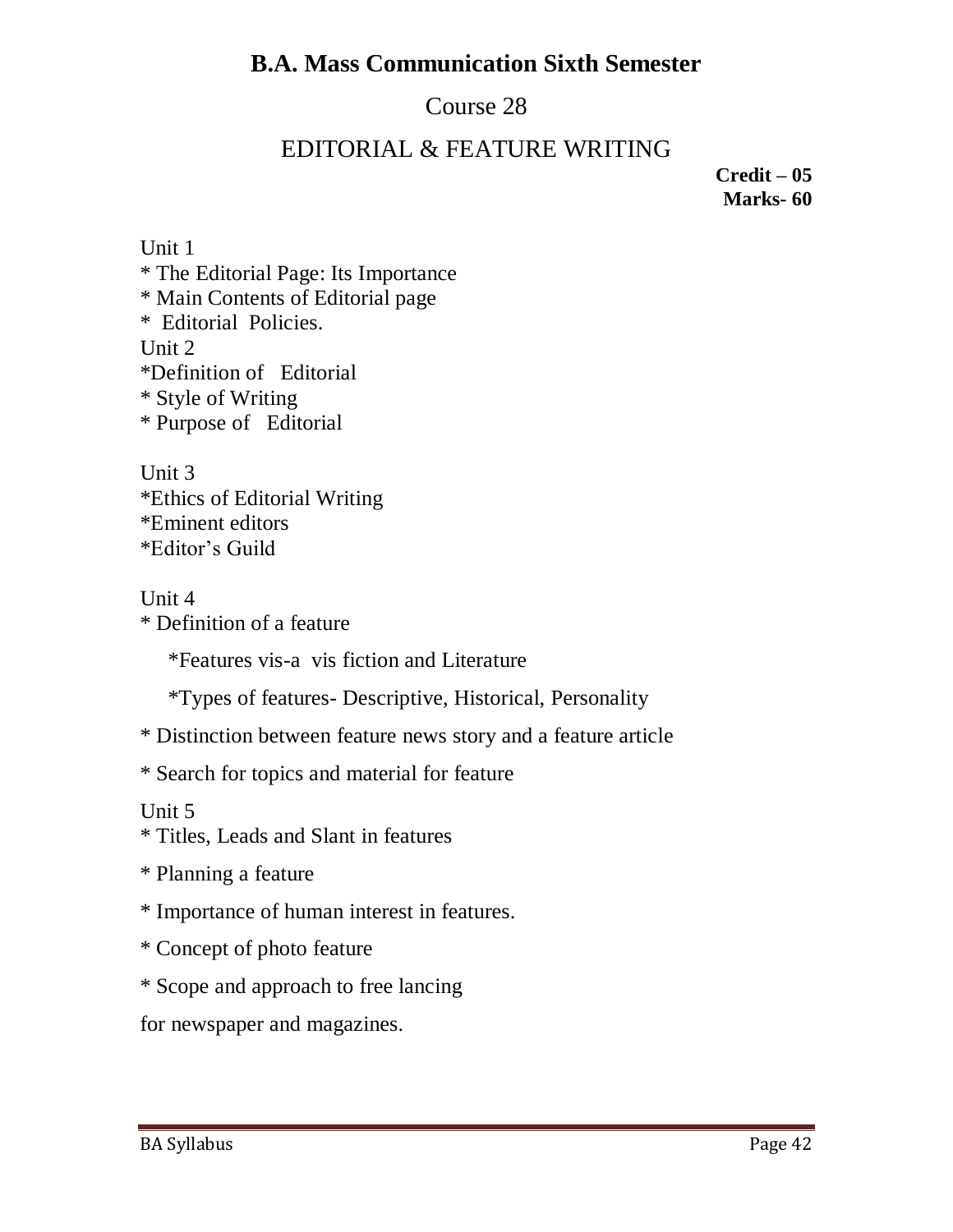# Course 29

### NEWSPAPER MANAGEMENT

**Credit – 05 Marks- 60**

Unit 1 \*Management Concept & Meaning of Management 6 m' of Management Importance of Management for newspaper Industry

#### Unit 2

- \*Definition of Newspaper
- \* Newspaper as an Industrial Product, its unique features.
- \* Fundamental Problems of Newspaper Management.
- \* Basic Principles of Management and their application.

#### Unit 3

- \*Newspaper & Periodical Organization.
- \* Structure and operation of Editorial department.
- \* Business Department.
- \* Advertising Department.

### Unit 4

- \* Circulation Department, its importance and basic activities.
- \* Concept of ownership
- \* Its effect on Management.
- \* Newspaper printing department and its multiple activities.

### Unit 5

\*Problems of small and language Newspapers.

\* Conducting Local Surveys of Weekly, Small and Evening Newspaper \*Press Commission Report I & II